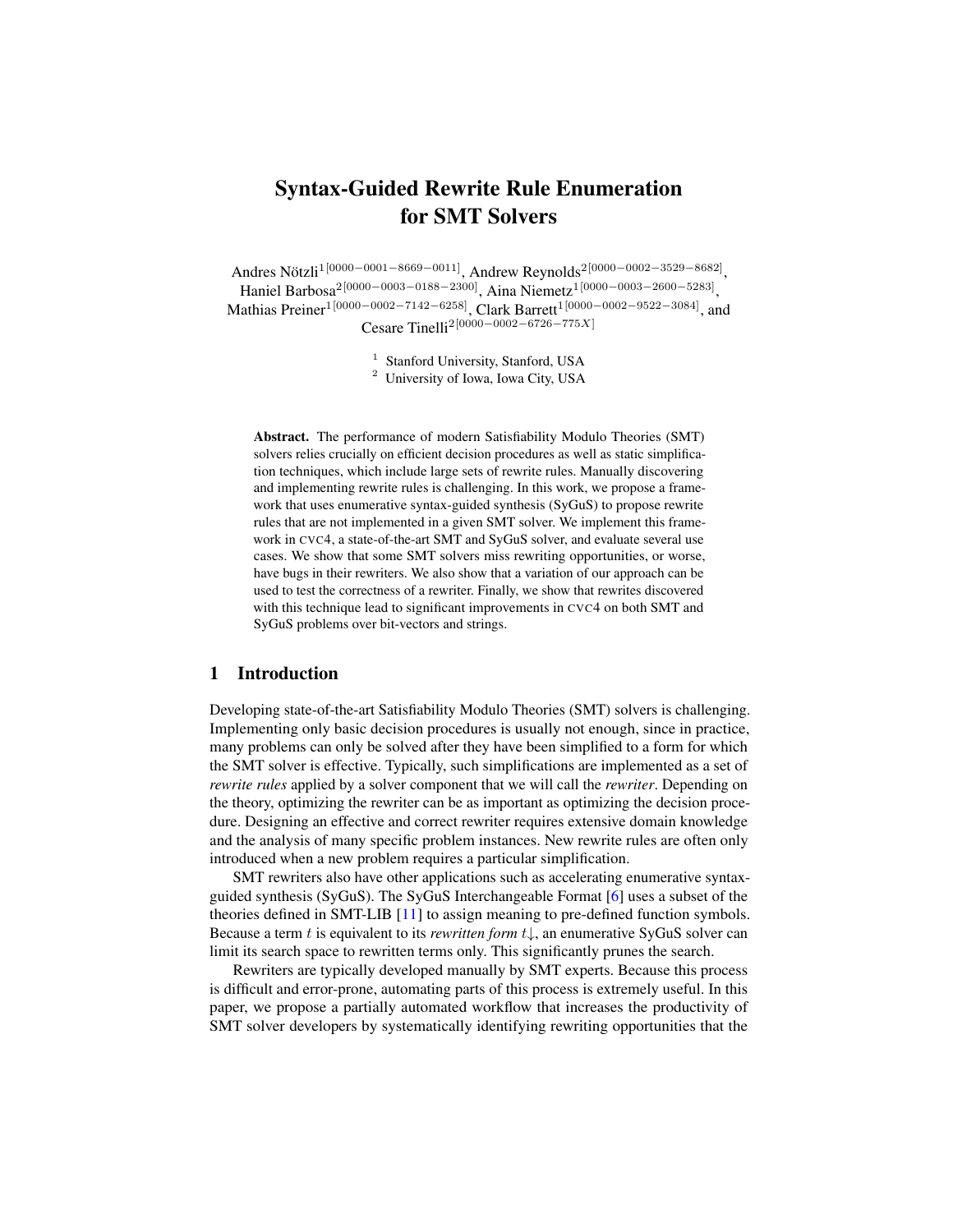<span id="page-1-0"></span>

Fig. 1: Overview of our workflow for the development of rewriters.

solver misses. We leverage the common foundations of SyGuS and SMT solving to guide developers in the analysis and implementation of the rewriter, independently of the theory under consideration.

Figure [1](#page-1-0) shows an overview of our proposed workflow. In Step 1, the developer provides a *grammar* and a *specification* as inputs (see Section [5](#page-6-0) for examples). This input describes the class of terms that the developer is interested in targeting in the rewriter. In Step 2, we use previous techniques (implemented in the SyGuS module of the SMT solver CVC4 [\[9\]](#page-15-2)) to efficiently enumerate target terms into a *term database*. In Steps 3 and 4, we pair those terms together to form a *candidate rewrite database*. A subset of this database is then reported to the developer as a set of *unoriented* pairs  $t_1 \approx s_1, \ldots, t_n \approx s_n$  with the following key properties:

- 1. Terms  $t_i$  and  $s_i$  were inferred to be equivalent based on some criteria in Step 3.
- 2.  $t_i\downarrow$  is not equal to  $s_i\downarrow$ ; i.e., the rewriter does not treat  $t_i$  and  $s_i$  as equivalent.

We can interpret these pairs as rewrites by picking an orientation  $(t_i \leadsto s_i \text{ or } s_i \leadsto t_i)$ and interpreting the free variables on the left-hand side as place-holders that match arbitrary subterms. For example,  $x + 0 \approx x$  can be interpreted as a rewrite  $x + 0 \rightsquigarrow x$ that rewrites matching terms such as  $y \cdot z + 0$  to  $y \cdot z$ .

The set of pairs can be understood as a *to do* list of rewrites that are currently missing in the rewriter. In Step 5, based on this list, the developer can extend the rewriter to incorporate rules for these unhandled equivalences. We have found that our workflow is most effective when candidate rewrite rules act as hints to inspire developers, who, through creativity and careful engineering, are subsequently able to improve the rewriter. In our experience, this workflow leads to a positive feedback loop. As the developer improves the rewriter, term enumeration produces fewer redundant terms, thus yielding more complex terms on the next iteration. As a result, the candidate rewrite rules become more complex as well. Since our workflow is *partially* automated, there are no restrictions on the complexity of the rewrites implemented. As we illustrate in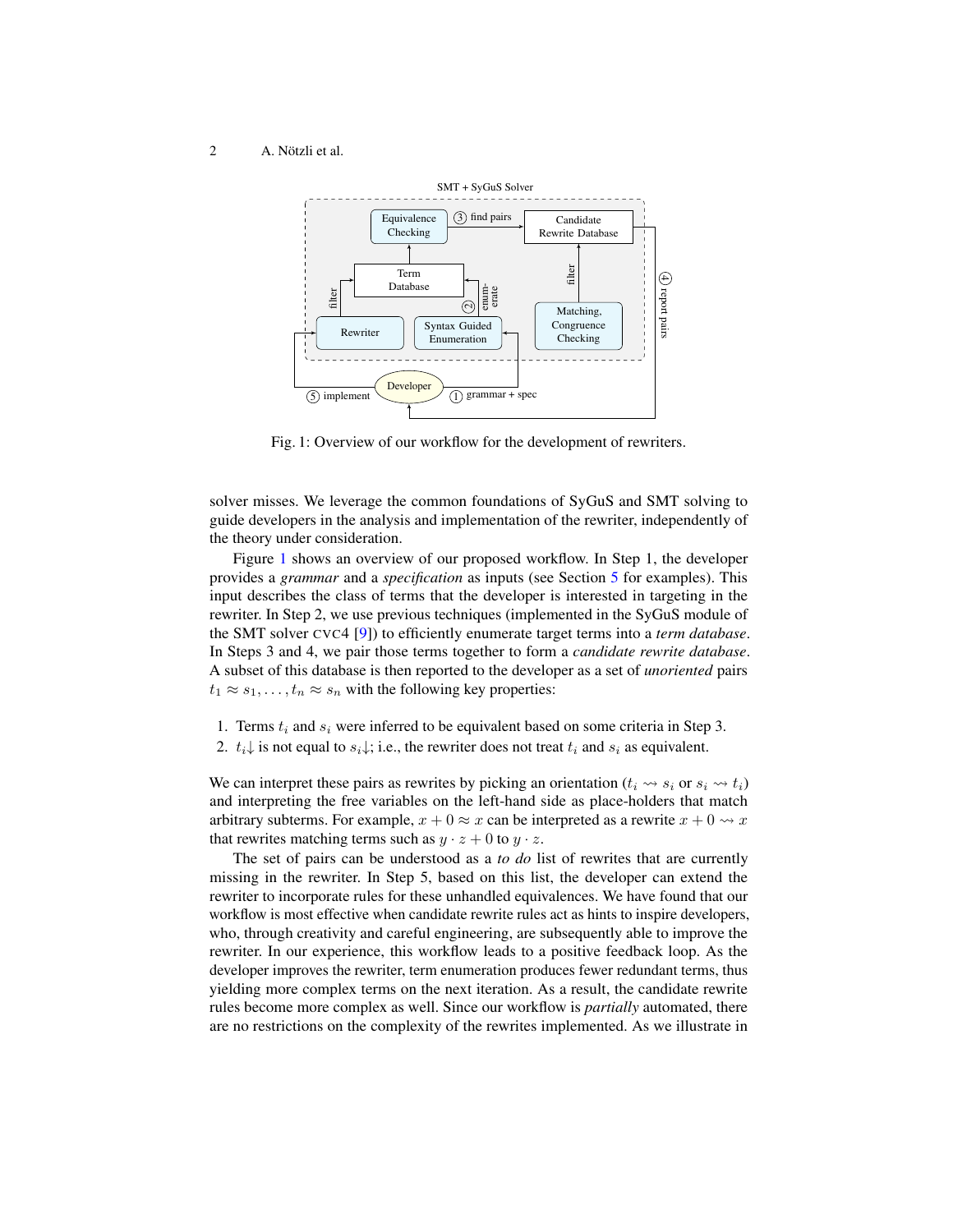Section [5.1,](#page-6-1) some rewrites can only be defined with an expressive language, and fully automated approaches tend to restrict themselves to a relatively simple form of rewrites.

### *Contributions*

- We present a novel theory-independent workflow for generating candidate rewrite rules, based on a user-provided grammar, that uses the solver under development as an oracle for determining the missing rules.
- We propose techniques for efficient equivalence checking between terms and for filtering to reduce redundancy in the candidate rewrite rules.
- We introduce several metrics for measuring coverage of the rewrite rules implemented by SMT solvers and demonstrate their impact in practice.
- We show that our workflow is highly effective both for discovering shortcomings in state-of-the-art SMT solvers, and as means of improving the performance of our own solver CVC4 on a wide range of SyGuS and SMT benchmarks.

We discuss our approach for choosing suitable grammars (Step 1) in Section [5.1.](#page-6-1) We describe Steps 2-4 of Figure [1](#page-1-0) in Sections [2,](#page-2-0) [3,](#page-3-0) and [4](#page-5-0) respectively. In Section [5,](#page-6-0) we report on our experience with the proposed workflow and discuss using the workflow to test other SMT solvers and to improve our confidence in our implementation. Finally, we evaluate the impact of the rewrites on solving performance. We discuss related work in Section [6](#page-14-0) and future work in Section [7.](#page-14-1)

*Preliminaries* We use standard notions of typed (higher-order) logic, including formula, term, quantifier, etc. We recall a few definitions here. A *substitution*  $\sigma = {\bar{x} \mapsto \bar{t}}$  is a finite map from variables to terms of the same type, and  $s\sigma$  denotes the result of replacing all occurrences of  $\bar{x}$  in s by  $\bar{t}$ . A *theory* T is a pair  $(\Sigma, I)$ , where  $\Sigma$  is a signature (a set of types and function symbols), and I is a set of Σ-interpretations, called the *models* of T. We assume that  $\Sigma$  contains the equality relation  $\approx$  for all types  $\tau$  from  $\Sigma$ , interpreted as the identity relation. A formula is T*-satisfiable* (resp., T*-valid*) if it is satisfied by some (resp., all) models of T. Terms  $t_1$  and  $t_2$  are T-equivalent, written  $t_1 \approx_T t_2$ , if the formula  $t_1 \approx t_2$  is T-valid.

### <span id="page-2-0"></span>2 Syntax-Guided Synthesis for Term Enumeration

Step 2 of the workflow in Figure [1](#page-1-0) is to enumerate terms from a given grammar. For this task, we leverage previous work on enumerative approaches to the SyGuS problem [\[25\]](#page-16-0).

*Syntax-Guided Synthesis* A *SyGuS problem* for an *n*-ary (first-order) function f in a background theory T consists of: *(i)* a set of *syntactic restrictions*, given by a grammar R; and *(ii)* a set of *semantic restrictions*, a *specification*, given by a T-formula of the form  $\exists f. \forall \bar{x}. \varphi[f, \bar{x}]$ , where  $\varphi$  is typically a quantifier-free formula over the (second-order) variable f and the first-order variables  $\bar{x} = (x_1, ..., x_n)$ . A grammar R consists of an initial symbol  $s_0$ , a set S of *non-terminal symbols*, where  $s_0 \in S$ , and a set R of rules  $s \to t$ , with  $s \in S$ , and where t is a term built from symbols of S, free variables, and symbols in the signature of T—with the latter two acting as *terminal symbols*. The set of rules R defines a rewrite relation over terms s and t, denoted by  $\rightarrow$ . A term t is *generated*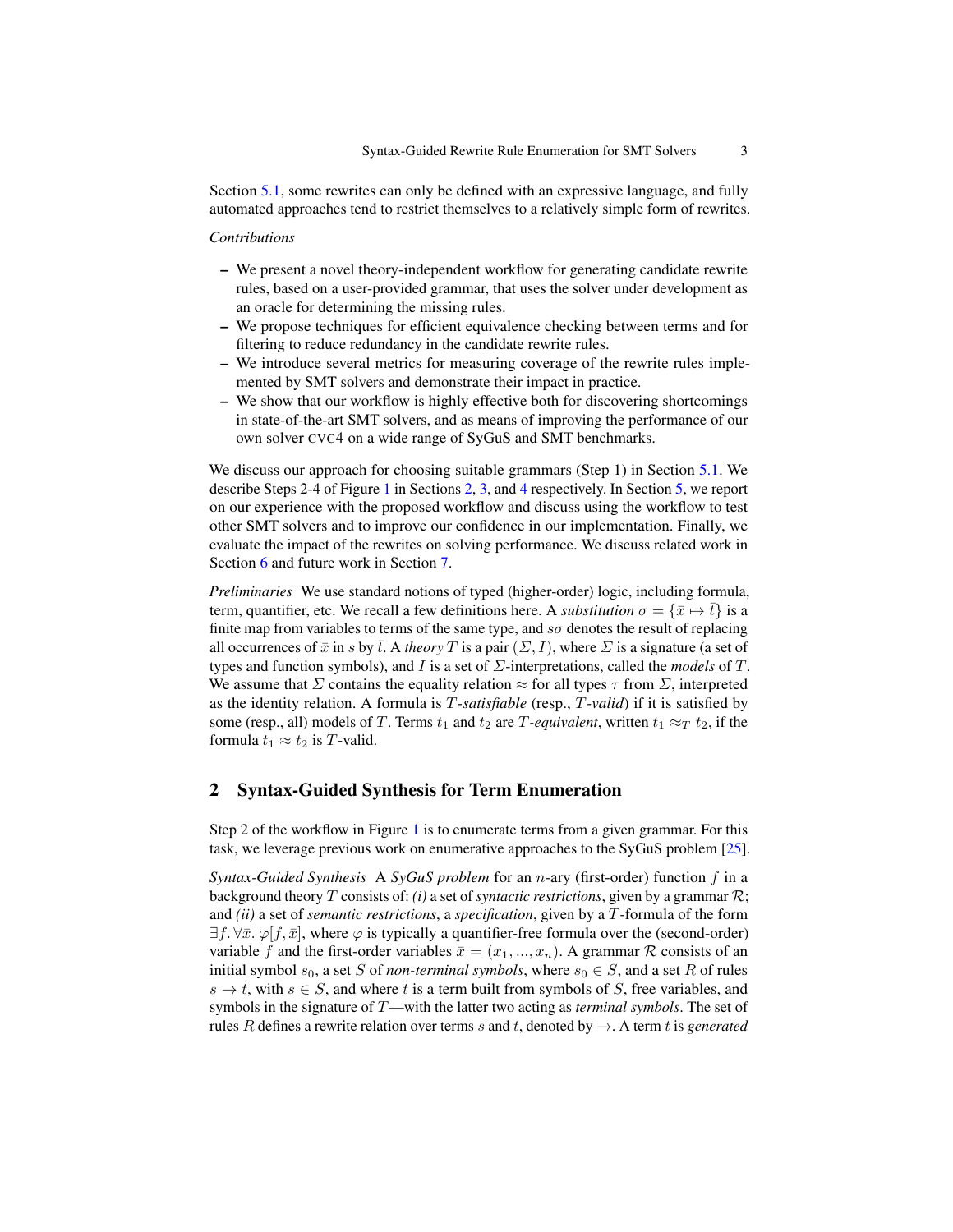by R if  $s_0 \to^* t$ , where  $\to^*$  is the reflexive-transitive closure of  $\to$  and t contains no symbols from S. A *solution* for f is a closed lambda term  $\lambda \bar{y}$ . t of the same type as f such that t is generated by R and  $\forall \bar{x}$ .  $\varphi[\lambda \bar{y}$ . t,  $\bar{x}$  is T-valid.

An *enumerative* SyGuS solver consists of a *candidate solution generator*, which produces a stream of terms  $t_i$  in the language generated by grammar  $R$ , and a *verifier*, which, given a candidate solution  $t_i$ , checks whether  $\forall \bar{x}$ .  $\varphi[\lambda \bar{y}, t_i, \bar{x}]$  is T-valid. The solver terminates as soon as it generates a candidate solution  $t_i$  that the verifier accepts. In practice, most state-of-the-art enumerative SyGuS solvers [\[33,](#page-17-0) [7\]](#page-15-3) are implemented on top of an SMT solver with support for quantifier-free T-formulas, which can be used as a verifier in this approach. Our solver CVC4 acts as both the candidate solution generator and the verifier [\[26\]](#page-17-1).

*Generating Rewrite Rules With SyGuS* In the context of our proposed workflow, an enumerative SyGuS solver can be used as a term generator in Step 2 from Figure [1.](#page-1-0) In particular, it can be used to produce *multiple* solutions to the SyGuS problem specified in Step 1, where each solution is added to the term database. Recall that free variables in the solutions are interpreted as place-holders for arbitrary subterms. Thus, the arguments of f determine the number and types of the place-holders in the generated rewrites. A SyGuS specification  $\exists f. \forall \bar{x}$ .  $\varphi[f, \bar{x}]$  acts as a filtering mechanism to discard terms that should not be included in rewrite rules. If we do not wish to impose any semantic restrictions, the common case in our workflow, we can use the specification  $\exists f$ .  $\top$ , which causes the enumeration of all terms that meet the syntactic restrictions.

To achieve high performance, SyGuS solvers implement techniques that limit the enumeration of equivalent candidate solutions in order to prune the search space. The rationale for this is that if  $\forall \bar{x}$ .  $\varphi[\lambda \bar{y}, t_1, \bar{x}]$  is not T-valid for a candidate  $t_1$ , then it is fruitless to consider any candidate  $t_2$  if  $t_1 \approx_T t_2$  since  $\forall \bar{x}$ .  $\varphi[\lambda \bar{y}, t_2, \bar{x}]$  will not be T-valid either. CVC4 uses its own rewriter as an (incomplete but fast) T-equivalence oracle, where the syntactic equality of  $t_1\downarrow$  and  $t_2\downarrow$  implies, by the soundness of the rewriter, that  $t_1 \approx_T t_2$  [\[27\]](#page-17-2). When the SyGuS solver of CVC4 discovers the equivalence of two terms  $t_1$  and  $t_2$ , it generates constraints to ensure that subsequent solutions only include either  $t_1$  or  $t_2$  as a subterm. As a consequence, since CVC4 never generates two candidate solutions that are identical up to rewriting, a better rewriter leads to a more efficient term enumeration. This also ensures that the term database generated in Step 2 in Figure [1](#page-1-0) contains no distinct terms s and t such that  $s\downarrow = t\downarrow$ , which, in turn, also ensures that no existing rewrites are considered as candidates.

# <span id="page-3-0"></span>3 Equivalence Checking Techniques for Rewrite Rules

In Step 3 in Figure [1,](#page-1-0) we are given a database of terms, which may contain free variables  $\bar{y}$ corresponding to the arguments of the function to be synthesized. The term database, a set of terms  $D$ , is generated by syntax-guided enumeration. From this set, we generate a set of (unoriented) pairs of the form  $t_1 \approx s_1, \ldots, t_n \approx s_n$  where for each  $i = 1, \ldots, n$ , terms  $t_i$  and  $s_i$  are in D and meet some criterion for equivalence. We call such pairs *candidate rewrite rules*.

Our techniques apply to any background theory with a distinguished set of *values* for each of its types, i.e., variable-free terms for denoting the elements of that type, e.g.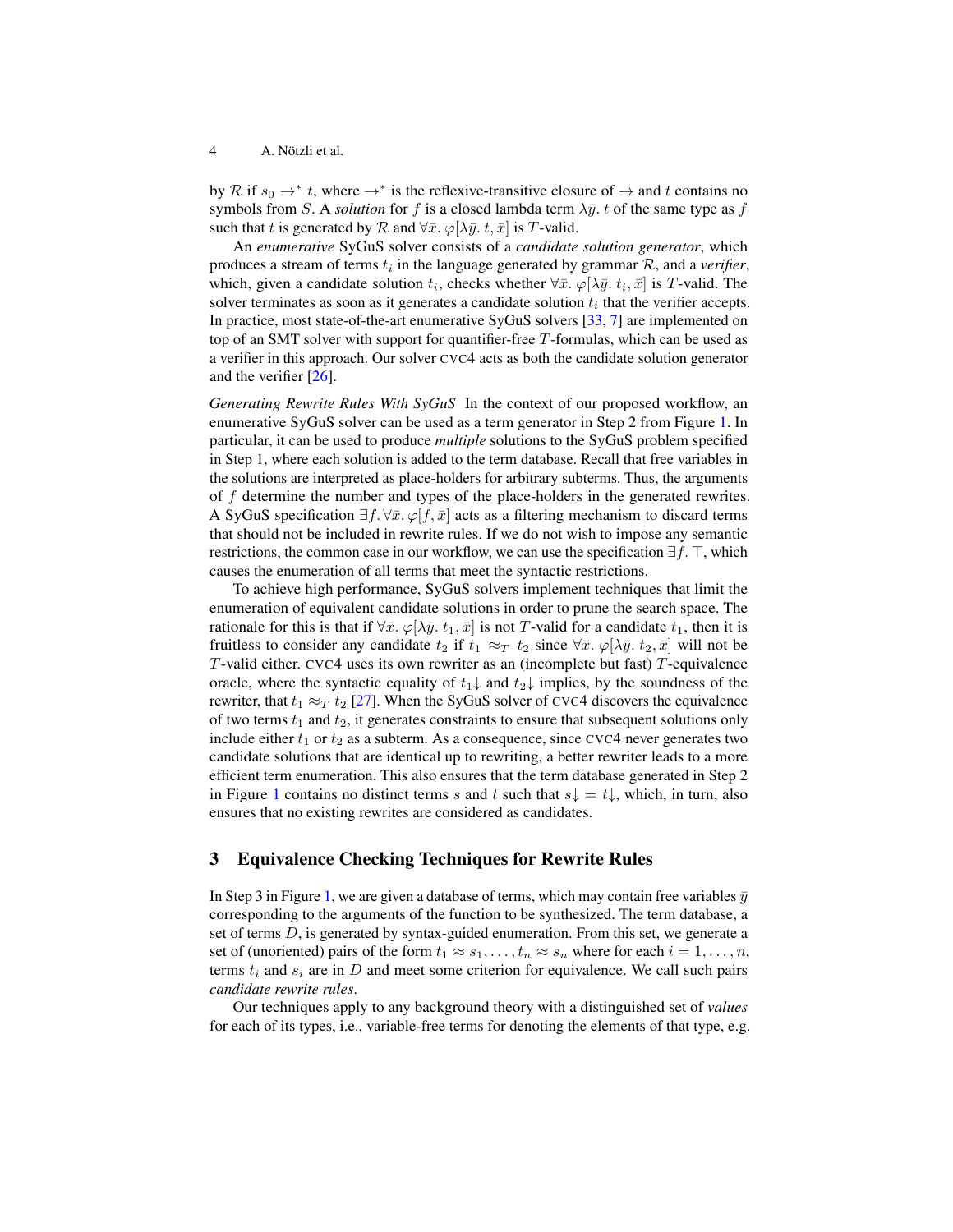(negated) numerals  $(-)n$  for an integer type. We assume that the initial rewriter reduces any variable-free term to a value, e.g.,  $4-5$  to  $-1$ . These assumptions hold for the initial rewriter and the theories in our evaluation.

A naïve way to find candidate rewrite rules is to consider each pair of distinct terms  $s[\bar{y}], t[\bar{y}] \in D$ , check the satisfiability of  $\exists \bar{y} \cdot t \not\approx s$ , and, if unsatisfiable, include  $t \approx s$ as a candidate. However, this can be inefficient and may even be infeasible for some theories.<sup>[3](#page-4-0)</sup> To mitigate these issues, we have developed techniques based on evaluating terms on a set of *sample points*, i.e. tuples of values  $\bar{c}$  of the same type as  $\bar{y}$  above. We describe those techniques below.

We compute an equivalence relation  $E$  over the terms in our (evolving) term database D. Two terms  $t_i, t_j$  are related in E if for every sample point  $\bar{c}$  they have the same evaluation, i.e.  $(t_i\{\bar{y}\mapsto \bar{c}\})\downarrow = (t_j\{\bar{y}\mapsto \bar{c}\})\downarrow$ . While equivalence in E does not entail T-equivalence, terms disequivalent in  $E$  are guaranteed to be  $T$ -disequivalent. To see how E evolves, let  $\{r_1, \ldots, r_n\} \subseteq D$  be a set of *representative* terms from the equivalence relation  $E$  containing exactly one term from each equivalence class. For each new term t added to D, we either (i) determine t is equivalent to some  $r_i$ , output  $t \approx r_i$  as a candidate rewrite rule, and add  $t$  to the equivalence class of  $r_i$ ; or *(ii)* determine  $t$  is not equivalent to any of  $r_1, \ldots, r_n$ , i.e. for each  $r_i$  there is at least one sample point on which the evaluations differ, and add  $\{t\}$  as an equivalence class. Thus, each equivalence class  $\{t_1, \ldots, t_n\}$  of E is such that, for each  $i = 1, \ldots, n$ , a pair of the form  $t_i \approx t_j$  has been generated for some  $j \neq i$ . In other words, E is the transitive closure of the set of pairs generated so far.

To optimize the evaluation of terms on sample points we rely on a *lazy evaluation trie*. This data structure maintains a list  $P = [\bar{c}_1, \ldots, \bar{c}_n]$  of sample points, all of the same type as  $\bar{y}$ . It indexes a term t by its *evaluation sequence* on the set of sample points P, i.e., term t is indexed by a sequence of the form  $[(t\{\bar{y}\mapsto \bar{c}_1\})_{\downarrow}, \ldots, (t\{\bar{y}\mapsto \bar{c}_n\})_{\downarrow}]$ . Due to our assumptions, each term in this list is a value. For example, if  $\bar{y} = (y_1, y_2)$ and  $P = [(0, 1), (3, 2), (5, 5)]$ , then the term  $y_1 + 1$  is indexed by the list [1, 4, 6]. When a new term  $t$  is added to  $D$ , it is evaluated on each of the points in  $P$ . If the resulting sequence is already in the trie, t is added to the equivalence class of the term indexed by that sequence. If not, the new sequence is added to the trie and  $t$  becomes a singleton equivalence class. This guarantees that each representative from  $E$  is indexed to a different location in this trie. The technique can be made more efficient by performing certain evaluations *lazily*. In particular, it is sufficient to only use a *prefix* of the above sequence, provided that the prefix suffices to show that  $t$  is distinct from all other terms in the trie. For the previous example, if  $y_1 + 1$  and  $y_1 + y_2$  were the only two terms in the trie, they would be indexed by  $[1, 4]$  and  $[1, 5]$  respectively, since the second sample point (3, 2) shows their disequality. We now discuss our different equivalence checking criteria by the way the sample points  $P$  are constructed.

*Random Sampling* A naïve method for constructing  $P$  is to choose  $n$  points at random. For that, we have implemented a random value generator for each type we are interested in. For Booleans and fixed-width bit-vectors, it simply returns a uniformly random value in the (finite) range. For integers, we first pick a sign and then iteratively concatenate digits  $0 - 9$ , with a fixed probability to terminate after each iteration. For rationals, we

<span id="page-4-0"></span> $3$  E.g. for checks in the theory of strings with length whose decidability is unknown [\[17\]](#page-16-1).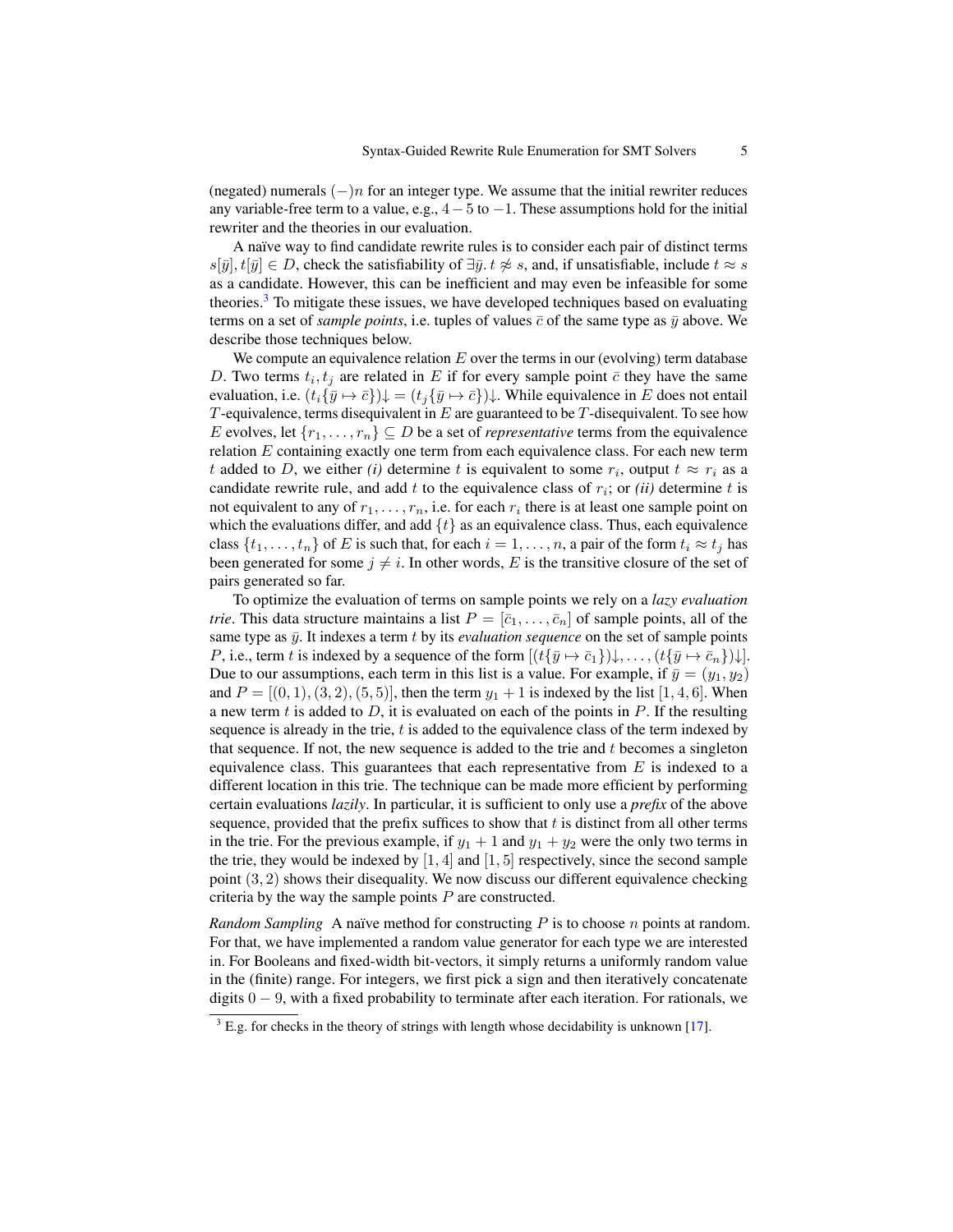pick a fraction  $c_1/c_2$  with integer  $c_1$  and non-zero integer  $c_2$  chosen at random. For strings, we concatenate a random number of characters over a fixed alphabet that includes all characters occurring in a rule of  $R$  and dummy character(s) for ensuring that the cardinality of this alphabet is at least two. The latter is needed because, for instance, if the alphabet contained only one letter, it would be impossible to generate witnesses that disprove equivalences such as contains("A" ++  $x$  ++ "A", "AA")  $\approx$  true where  $++$  denotes string concatenation and contains(t, s) is true if s is a substring of t.

*Grammar-Based Sampling* While random sampling is easy to implement, it is not effective at generating points that witness the disequivalence of certain term pairs. Thus, we have developed an alternative method that constructs points based on the user-provided grammar. In this method, each sample point in  $P$  (of arity  $n$ ) is generated by choosing random points  $\bar{c}_1, \ldots, \bar{c}_n$ , random terms  $t_1, \ldots, t_n$  generated by the input grammar R, and then computing the result of  $((t_1\{\overline{y}\mapsto \overline{c}_1\})\downarrow,\ldots,(t_n\{\overline{y}\mapsto \overline{c}_n\})\downarrow).$ The intuition is that sample points of this form are biased towards interesting values. In particular, they are likely to include non-trivial combinations of the user-provided constants that occur in the input grammar. For example, if the grammar contains ++, "A", and "B", grammar-based sampling may return samples such as "BA" or "AAB".

*Exact Checking with Model-based Sampling* In contrast to the previous methods, this method makes two terms equivalent only if they are  $T$ -equivalent. It is based on satisfiability checking and *dynamic, model-based* generation of a set of sample points P, which is initially empty. When a term  $t$  is generated, we check if it evaluates to the same values on all sample points in  $P$  as any previously generated term  $s$ . If so, we separately check the T-satisfiability of  $t \not\approx s$ . If  $t \not\approx s$  is unsatisfiable, we put t and s in the same equivalence class. Otherwise,  $t \not\approx s$  is satisfied by some model M, and we add  $\mathcal{M}(\bar{y})$  as a new sample point to  $P$ , guaranteeing that s and t evaluate differently on the updated set. The new sample point remains in  $P$  for use as other terms are generated. For example,  $x + 1 \not\approx x$  is satisfied by  $x = 1$ , so  $x = 1$  is added to P.

### <span id="page-5-0"></span>4 Filtering Techniques for Rewrite Rules

For developers, it is desirable for the workflow in Figure [1](#page-1-0) to identify *useful* rewrites. For instance, it is desirable for the set of candidate rewrite rules to omit trivial consequences of other rules in the set. A rewrite rule  $t \approx s$  is *redundant* with respect to a set  $\{t_1 \approx t_2, t_3 \approx t_4, t_5 \approx t_6, t_6 \approx t_7 \}$  $s_1, \ldots, t_n \approx s_n$  of equations with free variables from  $\bar{y}$  if  $\forall \bar{y}$ .  $(t_1 \approx s_1 \land \ldots \land t_n \approx s_n)$ entails  $\forall \bar{y} \cdot t \approx s$  in the theory of equality. Redundant rules are not useful to the user, since they typically provide no new information. For example, if the framework generates  $x \approx x + 0$  as a candidate rewrite rule, then it should not also generate the redundant rule  $x \cdot y \approx (x+0) \cdot y$ , which is entailed by the former equality. Checking this entailment with a solver, however, is expensive, since it involves first-order quantification. Instead, we use several incomplete but sound and efficient filtering techniques. These techniques significantly reduce the number of rewrite rules printed (as we show empirically in Section [5.2\)](#page-7-0).

*Filtering Based on Matching* One simple way to detect whether a rewrite rule is redundant is to check if it is an instance of a previously generated rule. For example,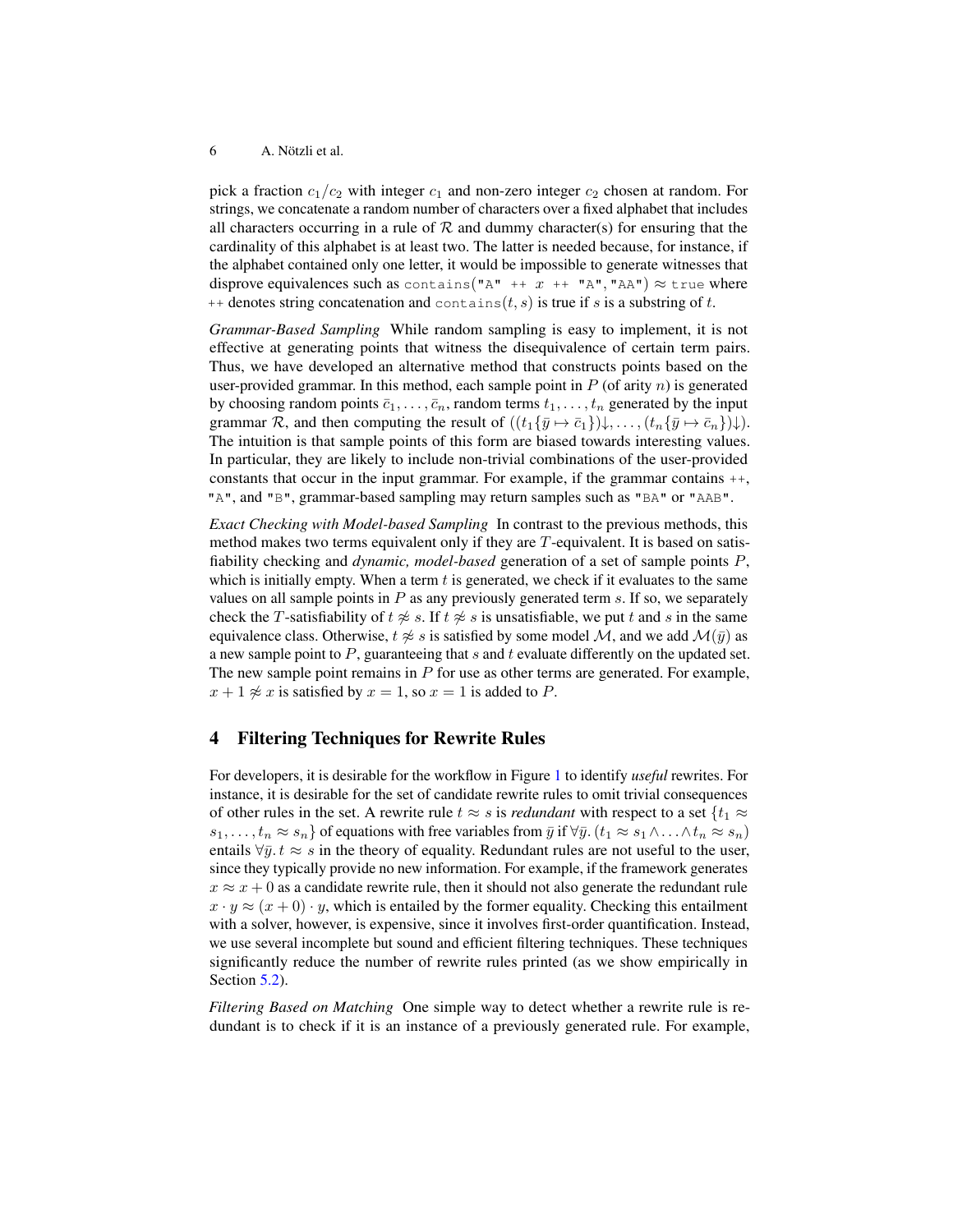$y_1 + 1 \approx 1 + y_1$  is redundant with respect to any set that includes  $y_1 + y_2 \approx y_2 + y_1$ . Our implementation caches in a database all representative terms generated as a result of our equivalence checking. For each new candidate rewrite rule  $t \approx s$ , we query this database for a set of *matches* of the form  $t_1 \sigma_1, \ldots, t_n \sigma_n$  where for each  $i = 1, \ldots, n$ , we have that  $t_i$  is a previous term added to the structure, and  $t_i \sigma_i = t$ . If for any such i, we have that  $t_i \approx s_i$  was a previously generated candidate rewrite rule and  $s_i \sigma_i = s$ , we discard  $t \approx s$ .

*Filtering Based on Variable Ordering* This technique discards rewrite rules whose variables are not in a given canonical order. For example, assume a grammar  $R$  with free variables  $y_1, y_2$  ordered as  $y_1 \prec y_2$ . Furthermore, assume that  $y_1$  and  $y_2$  are indistinguishable in R in the sense that if R has a rule  $s \to t$ , then it also has rules  $s \to t\{y_1 \mapsto y_2\}$  and  $s \to t\{y_2 \mapsto y_1\}$ . In this case, we can discard candidate rewrite rules  $t_1 \approx t_2$  where  $y_2$  appears before  $y_1$  in (say, left-to-right, depth-first) traversals of both  $t_1$  and  $t_2$ . For example, we can pre-emptively discard the rewrite  $y_2 + 0 \approx y_2$ , without needing to apply the above filtering based on matching, by reasoning that we will eventually generate  $y_1 + 0 \approx y_1$ .

*Filtering Based on Congruence* Another inexpensive way to discover that a rewrite rule is redundant is to verify that it can be deduced from previous ones by congruence. For example, for any function f, it is easy to check that  $f(y_1 + 0) \approx f(y_1)$  is redundant with respect to a set of rules containing  $y_1 + 0 \approx y_1$ . Our implementation maintains a data structure representing the congruence closure  $C(S)$  of the current set S of rewrite rules, i.e., the smallest superset of S closed under entailment in the theory of equality. Then, it discards any new candidate rewrite rule if it is already in  $\mathcal{C}(S)$ .

# <span id="page-6-0"></span>5 Evaluation

We now discuss our experience with the proposed workflow, evaluate different configurations, and show their impact on benchmarks. We ran experiments on a cluster equipped with Intel E5-2637 v4 CPUs running Ubuntu 16.04. All jobs used one core and 8 GB RAM unless otherwise indicated.

#### <span id="page-6-1"></span>5.1 Experience

We implemented our framework for enumerating rewrite rules in CVC4, a state-of-the-art SMT solver. We used four grammars (Section [5.2\)](#page-7-0), over strings (using the semantics of the latest draft of the SMT-LIB standard [\[32\]](#page-17-3)), bit-vectors, and Booleans, as inputs to our framework. The grammar determines the operators and the number and types of different subterms that can be matched by the generated rewrites. To generate rewrites to accelerate the search for a particular SyGuS problem, we can simply use the grammar provided by the problem. To generate more general rewrites, it is helpful to divide the problem into rewrites for function symbols and rewrites for predicate symbols, as each of these formulations will use a different return type for  $f$ , the function to synthesize. We typically picked a small number of arguments for  $f$ , using types that we are interested in. In practice, we found two arguments to be sufficient to generate a large number of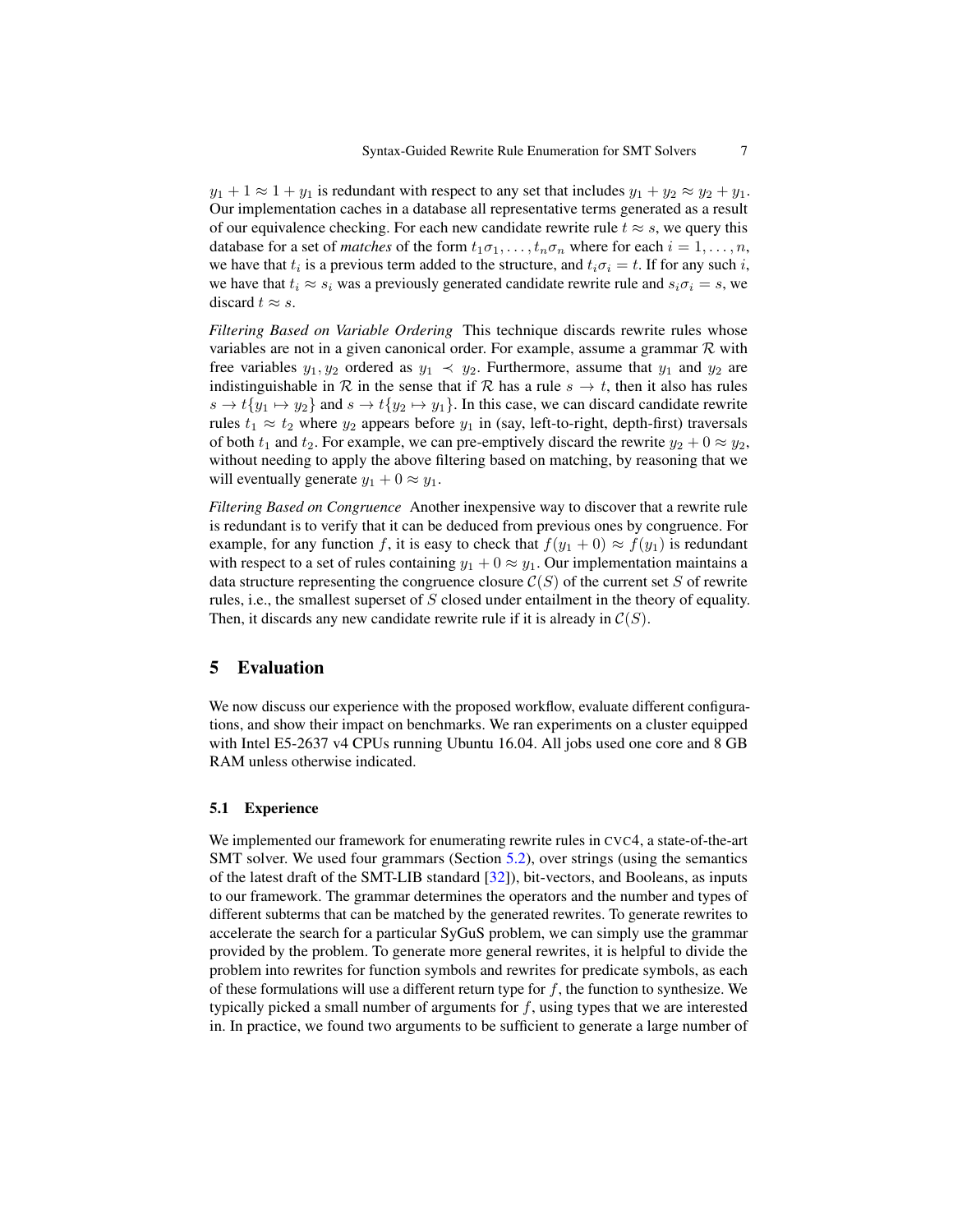```
(synth-fun f ((x String)
 (y String) (z Int)) String (
 (Start String (x y "A" "B" ""
  (str.++ Start Start)
  (str.replace Start Start Start)
  (str.at Start ie) (int.to.str ie)
  (str.substr Start ie ie)))
(ie Int (0 1 z (+ ie ie) (- ie ie)
 (str.len Start) (str.to.int Start)
  (str.indexof Start Start ie)))))
                                         (synth-fun f ((s (BitVec 4))
                                            (t (BitVec 4))) (BitVec 4) (
                                          (Start (BitVec 4) (
                                            s t #x0
                                            (bvneg Start) (bvnot Start)
                                            (bvadd Start Start) (bvmul Start Start)
                                            (bvand Start Start) (bvor Start Start)
                                            (bvlshr Start Start)
                                            (bvshl kStart Start)))))
```
Fig. 2: Examples of grammars used in our workflow: strterm (left), bvterm $_4$  (right).

interesting rewrites for complex types. Rewrites with more variables on the left side are rarer than rewrites with fewer because they are more general. Thus, increasing the number of arguments is often not helpful and results in extra overhead.

Guided by the candidates generated using these grammars, we wrote approximately 5,300 lines of source code to implement the new rewrite rules. We refer to this implementation as the *extended rewriter* (ext), which can be optionally enabled. The rewrites implemented in ext are a superset of the rewrites in the default rewriter (std). Our implementation is public [\[3\]](#page-15-4). We implemented approximately 80 classes of string rewrites with a focus on eliminating expensive operators, e.g. contains(replace(x, y, z), z)  $\rightsquigarrow$ contains $(x, y)$   $\vee$  contains $(x, z)$ , where replace $(x, y, z)$  denotes the string obtained by replacing the first occurrence (if any) of the string  $y$  in  $x$  by  $z$ . A less intuitive example is replace(x, replace(x, y, x), x)  $\rightsquigarrow$  x. To see why this holds, assume that the inner replace returns a string other than  $x$  (otherwise it holds trivially). In that case, the returned string must be longer than  $x$ , so the outer replacement does nothing. We implemented roughly 30 classes of bit-vector rewrites, including  $x + 1 \rightarrow -\infty x$ ,  $x - (x \& y) \rightarrow x \& \sim y$ , and  $x \& \sim x \rightarrow 0$  where  $\sim$  and  $\&$  are respectively bitwise negation and conjunction. Note that our workflow suggests bit-vector rewrites for fixed bit-widths, so the developer has to establish which rewrites hold *for all* bit-widths. For Booleans, we implemented several classes of rewrite rules for negation normal form, commutative argument sorting, equality chain normalization, and constraint propagation.

By design, our framework does not generalize the candidate rewrite rules. We found instead that the framework naturally suggests candidates that can be seen as instances of the same generalized rule. This allows the developer to devise rules over conditions that are not easily expressible as logical formulas. For example, consider the candidates:  $x + \mathbf{A} \times \mathbf{A} \times \mathbf{A} \times \mathbf{A} \times \mathbf{A} \times \mathbf{A} \times \mathbf{A} \times \mathbf{A} \times \mathbf{A} \times \mathbf{A} \times \mathbf{A} \times \mathbf{A} \times \mathbf{A} \times \mathbf{A} \times \mathbf{A} \times \mathbf{A} \times \mathbf{A} \times \mathbf{A} \times \mathbf{A} \times \mathbf{A} \times \mathbf{A} \times \mathbf{A} \times \mathbf{A} \times \mathbf{A} \times \mathbf{A} \times \math$ and "BBB"  $\approx x$  ++ "B" ++  $y \rightsquigarrow$  "BB"  $\approx x$  ++  $y$ . These suggest that if one side of an equality is just a repetition of a single character, one can drop any number of occurrences of it from both sides. The condition and conclusion of such rules are more easily understood operationally than as logical formulas.

### <span id="page-7-0"></span>5.2 Evaluating Internal Metrics of our Workflow

We now address the following questions about the effectiveness of our workflow:

- How does the number of unique terms scale with the number of grammar terms?
- How do rewriters affect term redundancy and enumeration performance?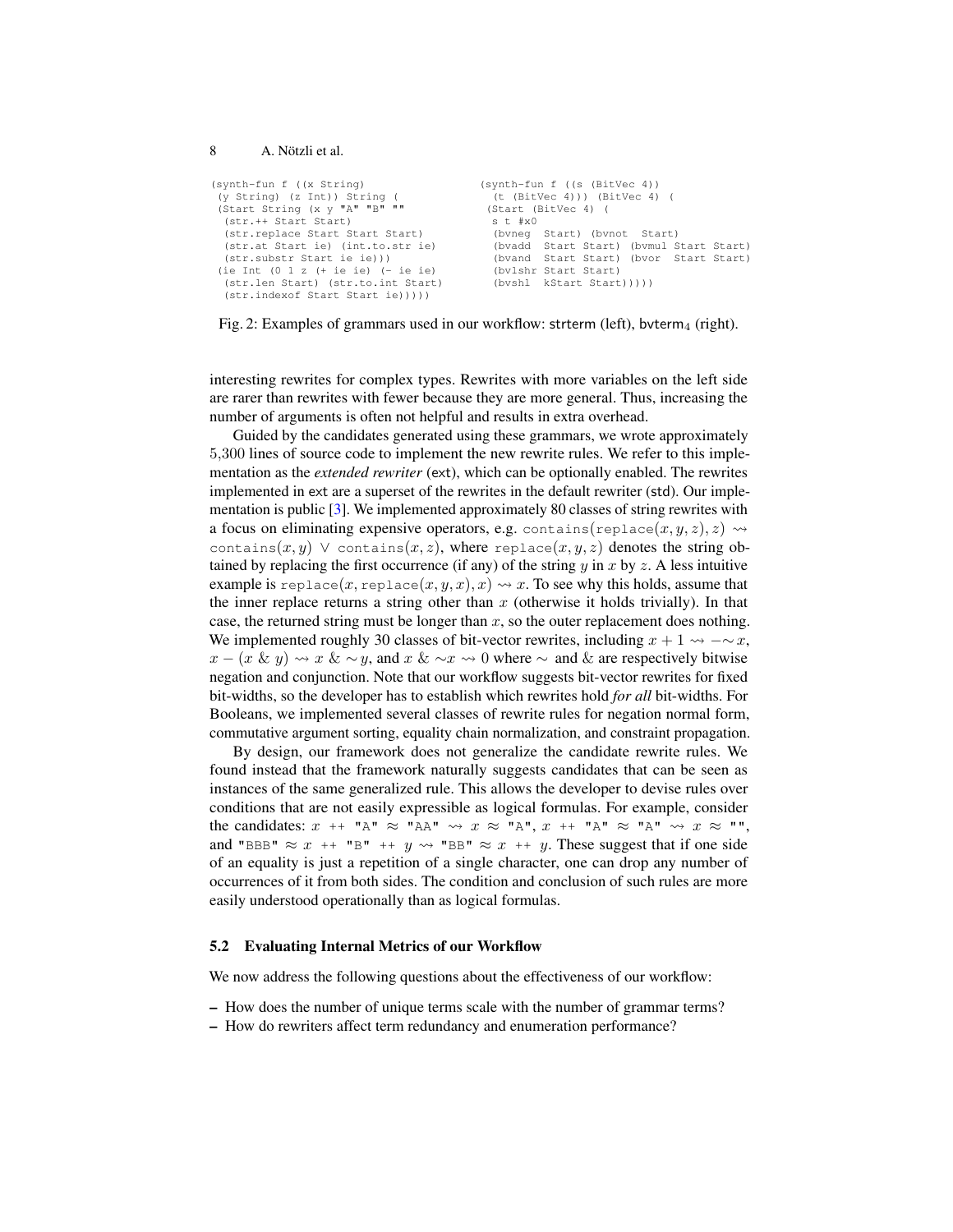<span id="page-8-0"></span>

|                |                         |                |                       | none   |            | std       |                | ext       |            |            |
|----------------|-------------------------|----------------|-----------------------|--------|------------|-----------|----------------|-----------|------------|------------|
| Grammar        | Size                    | Terms          | $T$ -Unique           | Red. % | Time $[s]$ | Red. $%$  | Time $[s]$     | Red. %    | Time $[s]$ | z3 Red. %  |
|                | 1                       | 218            | 86                    | 60.6%  | 0.18       | 17.3%     | 0.09           | 0.0%      | 0.09       | $21.1\%$ * |
| strterm        | $\overline{c}$          | 24587          | 4204                  | 82.9%  | 22.64      | 49.4%     | 8.78           | 20.0%     | 3.57       | 52.5%*     |
|                | 1                       | 104            | 31                    | 70.2%  | 0.13       | 34.0%     | 0.13           | 0.0%      | 0.07       | 32.6%*     |
| strpred        | $\overline{c}$          | 8726           | 1057                  | 87.9%  | 9.32       | 66.5%     | 7.66           | 26.2%     | 2.16       | $68.1\%$ * |
|                | 3                       | 1100144        | > 53671               |        | $t/\sigma$ | $<82.5\%$ | 1154.02        | $<$ 57.0% | 376.61     |            |
|                | 1                       | 63             | 22                    | 65.1%  | 0.16       | 8.3%      | 0.12           | 0.0%      | 0.13       | 29.0%      |
|                | 2                       | 2343           | 288                   | 87.7%  | 1.03       | 22.0%     | 0.24           | 0.7%      | 0.14       | 58.3%      |
| $b$ vterm $_4$ | 3                       | 110583         | 4744                  | 95.7%  | 89.84      | 39.3%     | 11.03          | 9.9%      | 3.55       | 76.9%      |
|                | 4                       | 5865303        | 84048                 |        | $t/\sigma$ |           | $t/\mathrm{o}$ | 23.9%     | 242.15     |            |
|                | 1                       | 63             | 22                    | 65.1%  | 0.09       | 8.3%      | 0.05           | $0.0\%$   | 0.05       | 29.0%      |
|                | 2                       | 2343           | 290                   | 87.6%  | 4.53       | 21.4%     | 1.45           | $0.0\%$   | 0.85       | 58.0%      |
| bvterm $_{32}$ | 3                       | 110583         | 4925                  | 95.5%  | 462.47     | 37.0%     | 85.62          | 6.5%      | 51.79      |            |
|                | $\overline{4}$          | 5865303        | $>84229$ <sup>†</sup> |        | $t$ /o     |           | $t/\mathrm{o}$ | $<$ 23.8% | 1955.97    |            |
|                | 1                       | $\overline{4}$ | 3                     | 25.0%  | 0.11       | 25.0%     | 0.13           | 0.0%      | 0.11       | $0.0\%$    |
| crci           | $\overline{\mathbf{c}}$ | 32             | 12                    | 62.5%  | 0.11       | 52.0%     | 0.12           | 0.0%      | 0.12       | 33.3%      |
|                | 3                       | 276            | 44                    | 84.1%  | 0.15       | 74.4%     | 0.13           | 0.0%      | 0.12       | 62.1%      |
|                | 4                       | 2656           | 176                   | 93.4%  | 0.38       | 87.5%     | 0.28           | 0.0%      | 0.13       | 81.1%      |
|                | 5                       | 17920          | 228                   | 98.7%  | 2.11       | 96.9%     | 1.05           | 0.0%      | 0.15       | 93.1%      |
|                | 6                       | 107632         | 348                   | 99.7%  | 15.97      | 99.0%     | 6.33           | 36.7%     | 0.24       | 97.8%      |
|                | 7                       | 596128         | 396                   | 99.9%  | 112.71     | 99.8%     | 31.62          | 68.3%     | 0.43       | 99.3%      |
|                | 8                       | 2902432        | 396                   |        | $t/\sigma$ | 99.9%     | 124.28         | 71.4%     | 0.45       |            |

Table 1: Impact of different rewriters on term redundancy using grammar equivalence checking. <sup>∗</sup> may be inaccurate because Z3's rewriter is incorrect for strings (see Sec-tion [5.3](#page-10-0) for details).  $^{\dagger}$  estimate is based on the unique terms for bvterm<sub>4</sub>.

- What is the accuracy and performance of different equivalence checks?
- How many candidate rewrites do our filtering techniques eliminate?

We consider four grammars: strterm and strpred for the theory of strings, bvterm for the theory of bit-vectors, and crci for Booleans. To show the impact of bit-width, we consider 4-bit (bvterm<sub>4</sub>) and a 3[2](#page-7-1)-bit (bvterm<sub>32</sub>) variant of bvterm. Figure 2 shows strterm and bvterm<sub>4</sub> in SyGuS syntax. A SyGuS problem specifies a function  $f$  with a set of parameters (e.g. two strings  $x$  and  $y$  and an integer  $z$  for strterm) and a return type (e.g. a string for strterm) to synthesize. The initial symbol of the grammar is Start and each rule of the grammar is given by a symbol (e.g. ie in strterm) and a list of terms (e.g. the constants  $0, 1$  and the functions len, str.to.int, index of for ie). We omit semantic constraints because we want to enumerate all terms for a given grammar. The number of terms is infinite, so our evaluation restricts the search for candidate rewrites by limiting the *size* of the enumerated terms, using a 24h timeout and a 32 GB RAM limit. The size of a term refers to the number of non-nullary symbols in it. Our implementation provides three rewriter settings: none disables rewriting; and std and ext are as defined in Section [5.1.](#page-6-1) For equivalence checking, we implemented the three methods from Section [3:](#page-3-0) random sampling (random); grammar-based sampling (grammar); and exact equivalence checking (exact).

T*-Unique Solutions* In Table [1,](#page-8-0) we show the number of terms (Terms) and the number of unique terms modulo  $T$ -equivalence  $(T$ -Unique) at different sizes for each grammar.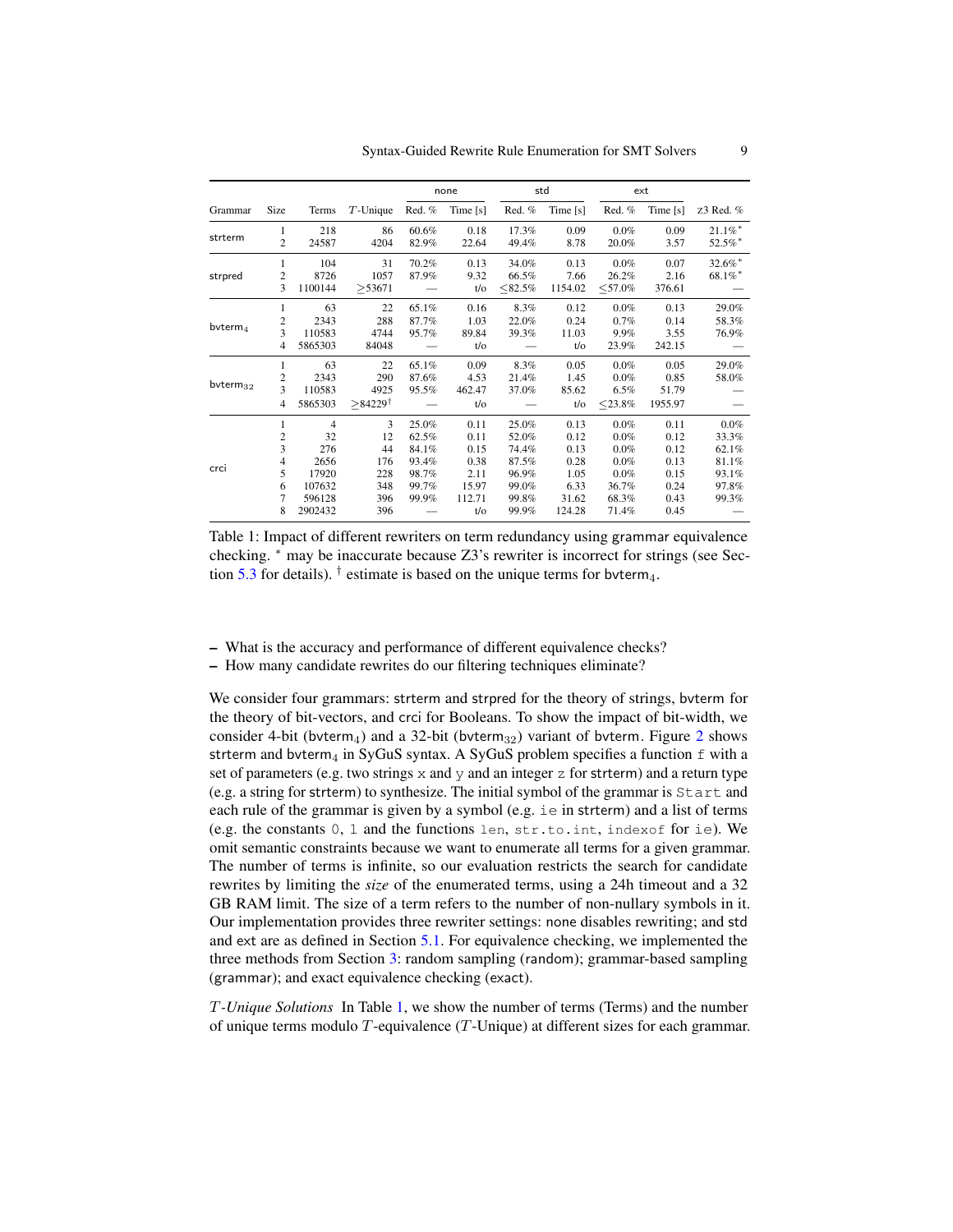We established the number of unique terms for the Boolean and byterm<sub>4</sub> grammars using the exact equivalence checking technique. For byterm $_{32}$  and the string grammars, some equivalence checks are challenging despite their small size, as we discuss in Section [5.3.](#page-10-0) For terms of size 2 from the string grammars and terms of size 3 from the bvterm $_{32}$ grammar, we resolved the challenging equivalence checks in a semi-automated fashion in some cases and manually in others. For larger term sizes, we approximated the number of unique terms using grammar with  $10,000$  samples.<sup>[4](#page-9-0)</sup> Our equivalence checks do not produce false negatives, i.e. they will not declare two terms to be different when they are actually equivalent. Thus, grammar can be used to compute a lower bound on the actual number of unique terms. For all grammars, the number of terms grows rapidly with increasing size while the number of unique terms grows much slower. Thus, enumerating terms without rewriting is increasingly inefficient as terms grow in size, indicating the utility of aggressive rewriting in these domains. The number of unique terms differs between the 4-bit and the 32-bit versions of bvterm at size 2, showing that some rewrite rules are valid for smaller bit-widths only.

*Rewriter Comparison* To measure the impact of different rewriters, we measured the redundancy of our rewriter configurations at different sizes for each grammar, and the wall-clock time to enumerate and check all the solutions. We define the *redundancy* of a rewriter for a set of terms S to be  $(n - u)/n$ , where n is the cardinality of  $\{t\}$  |  $t \in S$ } and  $u$  is the number of  $T$ -unique terms in  $S$ . We used grammar with  $1,000$  samples for the equivalence checks. As a point of reference, we include the redundancy of Z3's simplify command by counting the number of unique terms after applying the command to terms generated by none. Table [1](#page-8-0) summarizes the results. With none, the redundancy is very high at larger sizes, whereas std keeps the redundancy much lower, except for crci. This is because std only performs basic rewriting for Boolean terms as CVC4 relies on a SAT solver for Boolean reasoning. Overall, std is competitive with Z3's rewriter, indicating that it is a decent representative of a state-of-the-art rewriter. As expected, ext fares much better in all cases, lowering the percentage of redundant terms by over 95% in the case of crci at size 5. This has a significant effect on the time it takes to enumerate all solutions: ext consistently and significantly outperforms std, in some cases by almost two orders of magnitude (crci at size 7), especially at larger sizes. Compared to none, both std and ext perform much better.

*Equivalence Check Comparison* To compare the different equivalence checks, we measured their error with respect to the set of terms enumerated by the ext rewriter, and the wall-clock time to enumerate all the solutions. For a set of terms  $S$ , we define the error of an equivalence check as  $(u - n)/u$ , where *n* is number of equivalence classes of S induced by the check and  $u$  is the number of T-unique terms in S, where  $u \geq n$ . For both random and grammar, we used 1,000 samples. We summarize the results in Table [2.](#page-10-1) For crci and bvterm<sub>4</sub>,  $1,000$  samples are enough to cover all possible inputs, so there is no error in those cases and we do not report grammar. While sampling performs similarly to exact for crci and bvterm $_4$ , for bvterm $_{32}$ , exact is more precise and slightly faster for size 2. At sizes 3 and 4, exact ran out of memory. For strterm, we

<span id="page-9-0"></span><sup>&</sup>lt;sup>4</sup> For a better estimate for bvterm<sub>32</sub>, we approximate the number as  $u_{4,n} + u_{32,n-1} - u_{4,n-1}$ where  $u_{m,n}$  is the number of unique terms for bit-width m and term size n.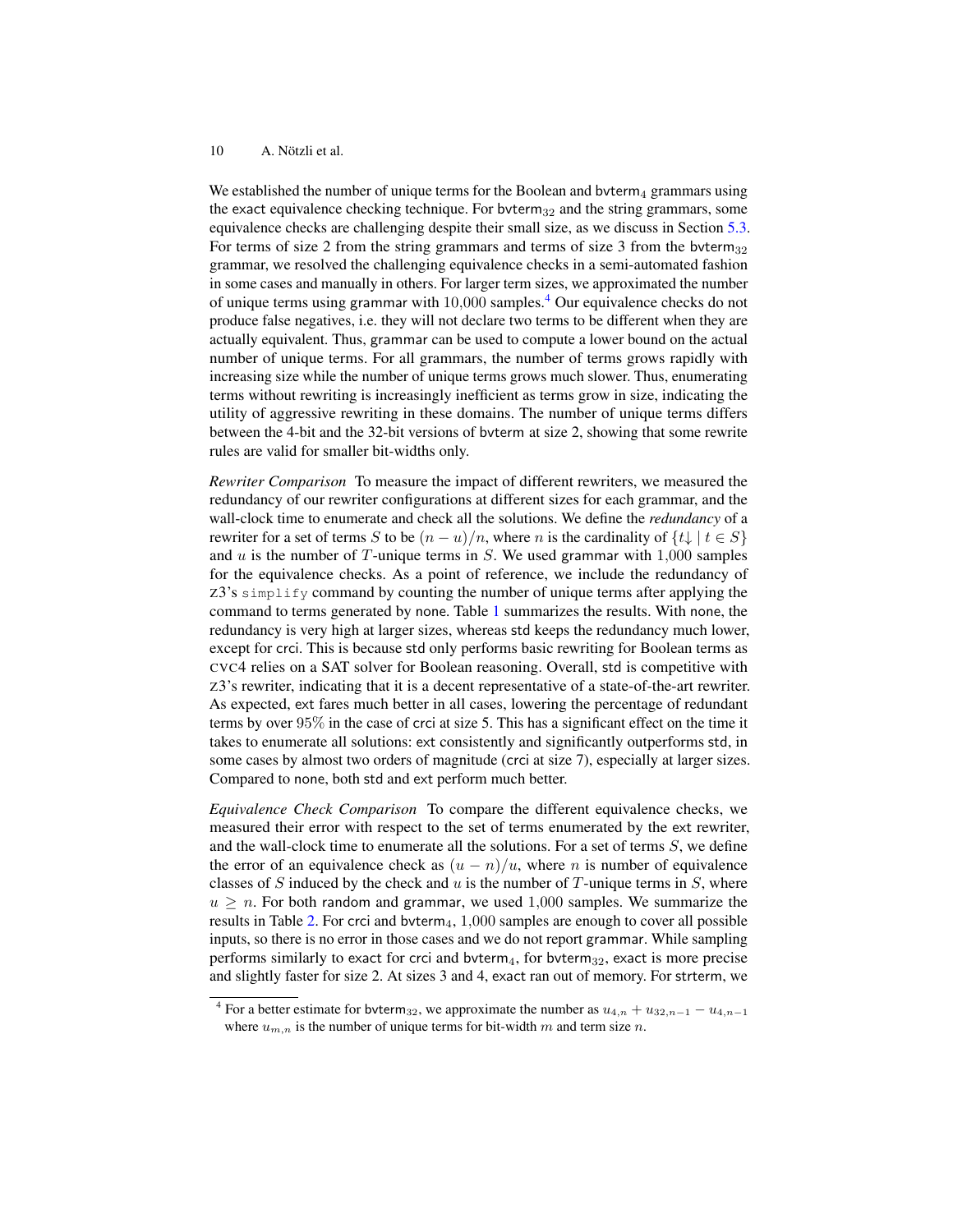<span id="page-10-1"></span>

|                |                         | $no - eqc$ | random        |         | grammar    |         | exact   |                | Rewrites | Confidence |
|----------------|-------------------------|------------|---------------|---------|------------|---------|---------|----------------|----------|------------|
| Grammar        | Size                    | Time       | Error         | Time    | Error      | Time    | Error   | Time           | Filtered | Overhead   |
|                | 1                       | 0.04       | $0.0\%$       | 0.03    | $0.0\%$    | 0.09    | $0.0\%$ | 0.13           | $0.0\%$  | 111.1%     |
| strterm        | $\overline{c}$          | 0.60       | 2.5%          | 3.75    | $0.9\%$    | 3.57    |         | $t/\mathrm{o}$ | 63.8%    | 2.0%       |
|                | 1                       | 0.03       | $0.0\%$       | 0.03    | $0.0\%$    | 0.07    | 0.0%    | 0.12           | $0.0\%$  | 85.7%      |
| strpred        | $\overline{c}$          | 0.49       | $6.8\%$       | 2.09    | 4.4%       | 2.16    |         | $t/\sigma$     | 59.8%    | 6.9%       |
|                | 3                       | 59.54      | $<$ 16.1%     | 380.23  | $< 13.6\%$ | 376.61  |         | $t/\mathrm{o}$ | 66.5%    | 0.6%       |
|                | 1                       | 0.02       | $0.0\%$       | 0.04    |            |         | 0.0%    | 0.02           | $0.0\%$  | 92.3%      |
|                | 2                       | 0.03       | $0.0\%$       | 0.06    |            |         | 0.0%    | 0.12           | 50.0%    | 85.7%      |
| $b$ vterm $_4$ | 3                       | 0.35       | $0.0\%$       | 3.56    |            |         | $0.0\%$ | 2.10           | 45.0%    | 3.1%       |
|                | $\overline{4}$          | 9.71       | $0.0\%$       | 266.09  |            |         | $0.0\%$ | 215.93         | 60.8%    | 2.3%       |
|                | 1                       | 0.01       | 27.3%         | 0.04    | 0.0%       | 0.05    | 0.0%    | 0.12           | $0.0\%$  | 80.0%      |
|                | 2                       | 0.03       | 62.8%         | 1.54    | 15.9%      | 0.85    | $0.0\%$ | 0.47           | $0.0\%$  | 16.5%      |
| bvterm $_{32}$ | $\overline{\mathbf{3}}$ | 0.35       | 79.9%         | 69.40   | 40.9%      | 51.79   |         | $t/\sigma$     | 57.8%    | 7.5%       |
|                | $\overline{4}$          | 9.06       | $<\!\!87.3\%$ | 2502.11 | $<$ 57.3%  | 1955.97 |         | $t/\sigma$     | 69.7%    | 2.9%       |
|                | 1                       | 0.02       | $0.0\%$       | 0.03    |            |         | $0.0\%$ | 0.02           | $0.0\%$  | 163.6%     |
| crci           | 2                       | 0.02       | $0.0\%$       | 0.05    |            |         | $0.0\%$ | 0.02           | $0.0\%$  | 150.0%     |
|                | 3                       | 0.04       | $0.0\%$       | 0.03    |            |         | $0.0\%$ | 0.03           | $0.0\%$  | 191.7%     |
|                | 4                       | 0.05       | $0.0\%$       | 0.06    |            |         | $0.0\%$ | 0.05           | $0.0\%$  | 146.2%     |
|                | 5                       | 0.08       | 0.0%          | 0.08    |            |         | $0.0\%$ | 0.12           | $0.0\%$  | 113.3%     |
|                | 6                       | 0.10       | $0.0\%$       | 0.17    |            |         | $0.0\%$ | 0.43           | $0.0\%$  | 87.5%      |
|                | 7                       | 0.22       | 0.0%          | 0.37    |            |         | $0.0\%$ | 1.58           | $0.0\%$  | 48.8%      |
|                | 8                       | 0.21       | $0.0\%$       | 0.38    |            |         | $0.0\%$ | 1.70           | $0.0\%$  | 44.4%      |

Table 2: Comparison of different equivalence checks, the number of candidates filtered and the overhead of checking rewrites for soundness (Section [5.4\)](#page-12-0), using the ext rewriter. For bvterm<sub>4</sub> and crci random and grammar, are the same.

found that grammar was much more effective than random, having an error that was around 2.7 times smaller for term size 2. Similarly, grammar-based sampling was more effective on strpred with an error that was 1.5 times smaller for term size 2. Recall that we determined the numbers of unique terms at this size manually and grammar is good enough to discard a majority of spurious rewrites at those small sizes. As expected, exact gets stuck and times out for strterm and strpred at sizes 2 and 3.

*Impact of Filtering* Table [2](#page-10-1) also lists how many candidate rewrites the filtering techniques in Section [4](#page-5-0) eliminate. We used ext and exact if available and grammar otherwise. Filtering eliminates up to 69.7% of the rules, which significantly lowers the burden on the developer when analyzing the proposed rewrite rules.

### <span id="page-10-0"></span>5.3 Evaluating SMT Solvers for Equivalence Checking

In this section, we demonstrate the use of our workflow to generate small queries that correspond to checking the equivalence of two enumerated terms to evaluate other SMT solvers. The motivation for this is twofold. First, we are interested in how other SMT solvers perform as equivalence checkers in our workflow. Second, we are interested in finding queries that uncover issues in SMT solvers or serve as small but challenging benchmarks. In contrast to random testing for SMT solvers [\[14,](#page-16-2) [23,](#page-16-3) [13\]](#page-15-5), our approach can be seen as a form of *exhaustive* testing, where all relevant queries up to a given term size are considered.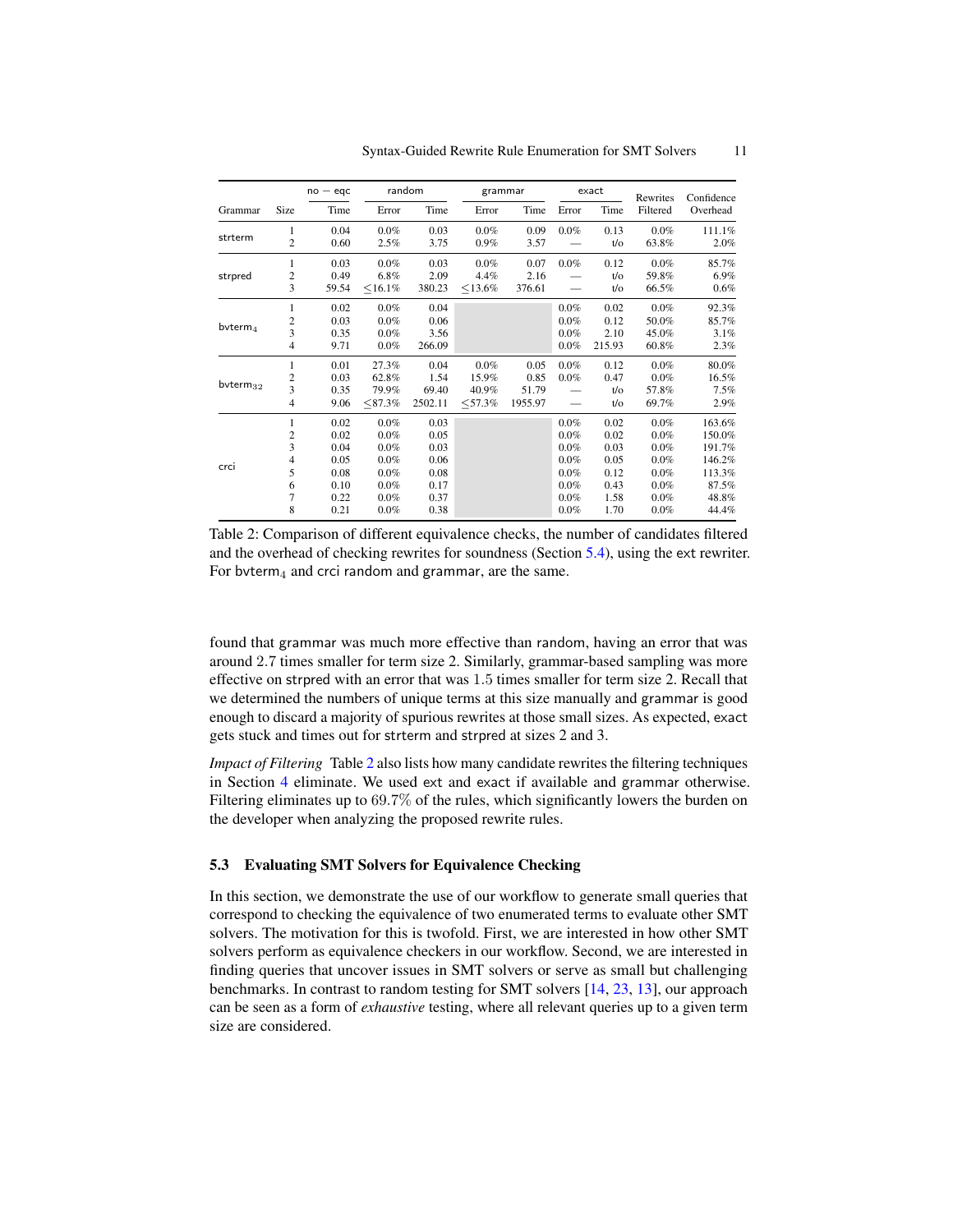<span id="page-11-0"></span>

|                          |                          |                        |                        | Z <sub>3</sub>         |    | Z3STR3          |         |                        |
|--------------------------|--------------------------|------------------------|------------------------|------------------------|----|-----------------|---------|------------------------|
| Grammar                  | Result                   | CVC4ext                | CVC4std                | Solved                 | #w | Solved          | #w      | <b>BOOLECTOR</b>       |
| strterm<br>(1045)        | unsat<br>sat<br>unsolved | 1030 (666)<br>10<br>5  | 991 (254)<br>9<br>45   | 888 (348)<br>59        | 93 | 953<br>4<br>57  | 3<br>28 |                        |
| strpred<br>(835)         | unsat<br>sat<br>unsolved | 807 (569)<br>13<br>15  | 775 (297)<br>13<br>47  | 716 (287)<br>6<br>81   | 32 | 779<br>11<br>28 | 17      |                        |
| $b$ vterm $32$<br>(1575) | unsat<br>sat<br>unsolved | 1484 (1271)<br>85<br>6 | 1406 (641)<br>85<br>84 | 1426 (743)<br>89<br>60 |    |                 |         | 1399 (766)<br>89<br>87 |

Table 3: Results for equivalence checking with a 300s timeout. The number of benchmarks for each grammar is below its name. The number of responses  $x(y)$  indicates that the solver solved x benchmarks, of which it solved  $y$  by simplification only. Incorrect responses from solvers are given in the columns #w.

First, we logged the candidate rewrites generated by our workflow up to a fixed size using a basic rewriter that only evaluates operators with constant arguments. We considered the grammars strterm, strpred, and bvterm $_{32}$ , for which equivalence checking is challenging. We considered a size of bound 2 for the string grammars and 3 for bvterm $_{32}$ . Then, we used grammar-based sampling with  $1,000$  samples to compute candidate rewrite rules, outputting for each candidate  $t \approx s$  the (quantifier-free) satisfiability query  $t \approx s$ . Finally, we tested CVC4 with the ext and std rewriters as well as state-of-the-art SMT solvers for string and bit-vector domains. Specifically, we tested Z3 [\[20\]](#page-16-4) 4.8.1 for all grammars, Z3STR3 [\[12\]](#page-15-6) for the string grammars and BOOLEC-TOR [\[22\]](#page-16-5) for the bit-vector grammar. This set of solvers includes the winners of the QF\_BV (BOOLECTOR) and BV (CVC4) divisions of SMT-COMP 2018 [\[1\]](#page-15-7).

Table [3](#page-11-0) summarizes the results. For each grammar and solver, we give the number of unsatisfiable, satisfiable, and unsolved responses. We additionally provide the number of unsatisfiable responses for which a solver did not require any SAT decisions, i.e., it solved the benchmark with rewriting only.

For benchmarks from the string grammars, we found that Z3 and Z3STR3 generated 12[5](#page-11-1) and 45 incorrect "sat" responses respectively.<sup>5</sup> For 122 and 44 of these cases respectively, CVC4ext answered "unsat". For the other 3 cases, CVC4ext produced a different model that was accepted by all solvers. Additionally, we found that Z3STR3 gave 3 confirmable incorrect "unsat" responses.<sup>[6](#page-11-2)</sup> We filed these cases as bug reports and the developers confirmed that reasons for the incorrect responses include the existence of unsound rewrites. As expected, CVC4ext significantly outperforms the other solvers because the ext rewriter is highly specialized for this domain. CVC4ext solves a total of 1,235 instances using rewriting alone, which is 684 instances more than CVC4std. Even on instances that CVC4ext's rewriter does not solve directly, it aids solving. This

<span id="page-11-1"></span> $<sup>5</sup>$  The solver answered "sat", but produced a model that did not satisfy the constraints.</sup>

<span id="page-11-2"></span><sup>6</sup> The solver answered "unsat", but accepted a model generated by CVC4ext.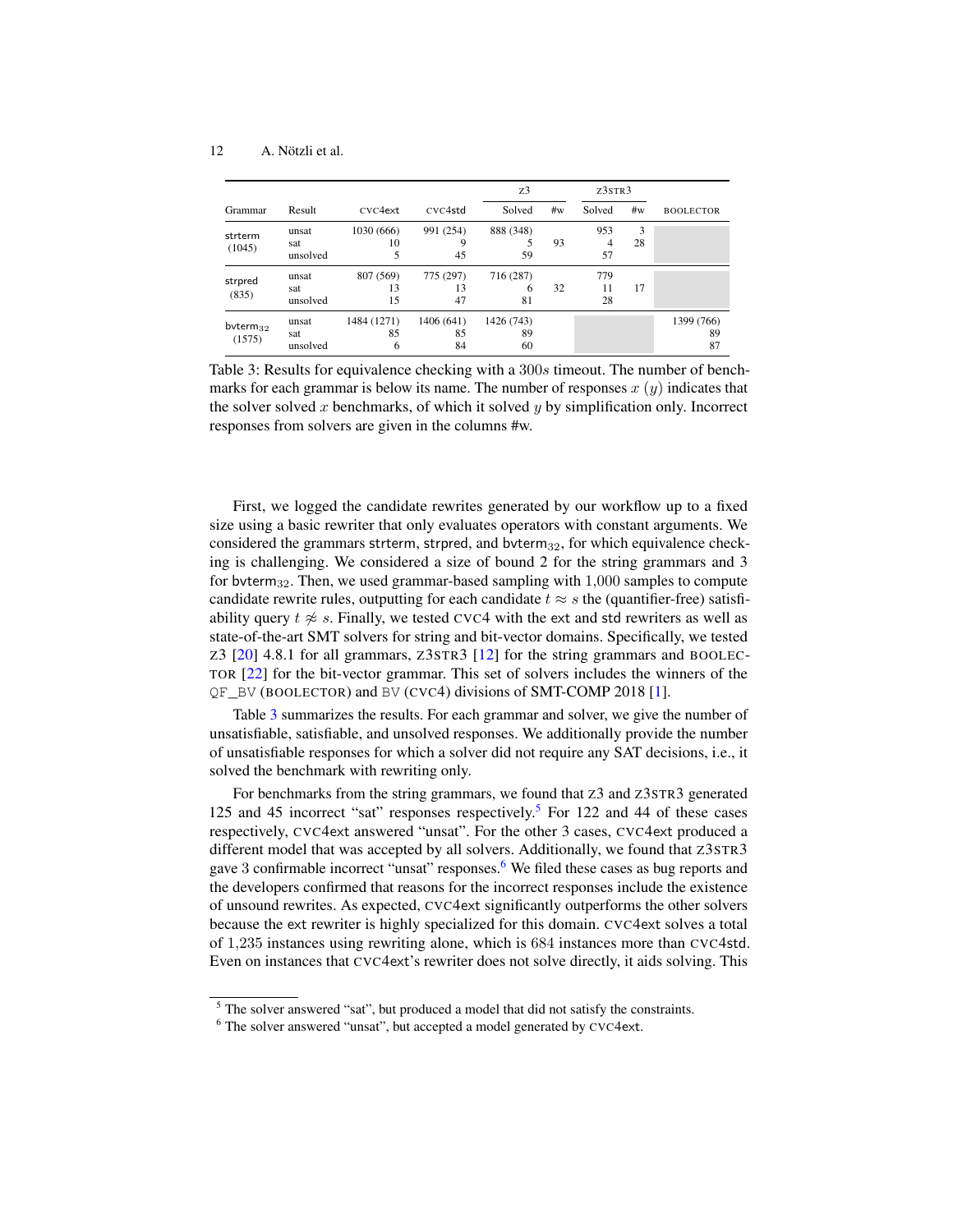is illustrated by CVC4ext solving 96.8% whereas CVC4std solving only 92.2% of the string benchmarks that neither of them solved by rewriting alone.

For bvterm $_{32}$ , we found no incorrect answers. Again, CVC4ext outperforms the other solvers due to the fact that its rewriter was trained for this grammar. Among the other solvers, BOOLECTOR solved the most benchmarks using simplification alone. Surprisingly, it solved 27 fewer unsatisfiable benchmarks than Z3, the second best performer. This can be primarily attributed to the fact that BOOLECTOR currently does not rewrite  $x \cdot -y$  and  $-(x \cdot y)$  to the same term. As a result, it could not prove the disequality  $x \cdot -y \not\approx -(x \cdot y)$  within 300s. Two variants of  $(s \cdot s) \gg (s \ll s) \not\approx s \cdot (s \gg (s \ll s))$ were challenging for all solvers, which confirms that our workflow can be used to find small, challenging queries.

### <span id="page-12-0"></span>5.4 Improving Confidence in the Rewriter

The soundness of rewriters is of utmost importance because an unsound rewriter often implies that the overall SMT solver is unsound. A rewriter is unsound if there exists a pair of T-disequivalent terms t and s such that  $t\downarrow = s\downarrow$ . To accommodate the rapid development of rewrite rules in our workflow in Figure [1,](#page-1-0) CVC4 supports an optional mode that attempts to detect unsoundness in its rewriter. When this mode is enabled, for each term t enumerated in Step 2, we use grammar to test the equivalence of t and  $t\downarrow$ . In particular, this technique discovers points where t and  $t\downarrow$  have different values. This functionality has been critical for discovering subtle bugs in the implementation of new rules. It even caught *previously existing* bugs in CVC4's rewriter. For instance, an older version of CVC4 implemented replace $(x, x, y) \rightarrow y$  which was incompatible with the (now outdated) semantics of replace (if the second argument was empty, the operation would leave the first argument unchanged). Table [2,](#page-10-1) shows the overhead of running these checks for each grammar and term size, where grammar-based sampling is used both for computing the rewrite rules and for checking the soundness of the ext rewriter. For example, adding checks that ensure that no unsound rewrites are produced for terms up to size 3 in the bvterm<sub>32</sub> grammar has a  $7.5\%$  overhead. As term size increases and the enumeration rate decreases, the relative overhead tends to becomes smaller. Overall, this option leads to a noticeable, but not prohibitively large, slowdown in the workflow.

### 5.5 Impact of Rewrites on Solving

Finally, we evaluate the impact of the extended rewrites on CVC4's solving performance on SyGuS and SMT problems. Figure [3](#page-13-0) summarizes the results.

*Impact on SyGuS Problems* The Boolean and the string problems in our evaluation are from SyGuS-COMP 2018 [\[2\]](#page-15-8). Their grammars are similar to the ones we used in our workflow. We distinguish between two types of bit-vector (BV) benchmarks: programming-by-examples (PBE) benchmarks where the constraints are input-output pairs and benchmarks with arbitrary non-PBE constraints. We make this distinction because for PBE problems, CVC4 can rely on input examples to decide term equivalence (the function to synthesize can return arbitrary values for the domain outside of the input examples). For the non-PBE benchmarks, we use the benchmarks from the general track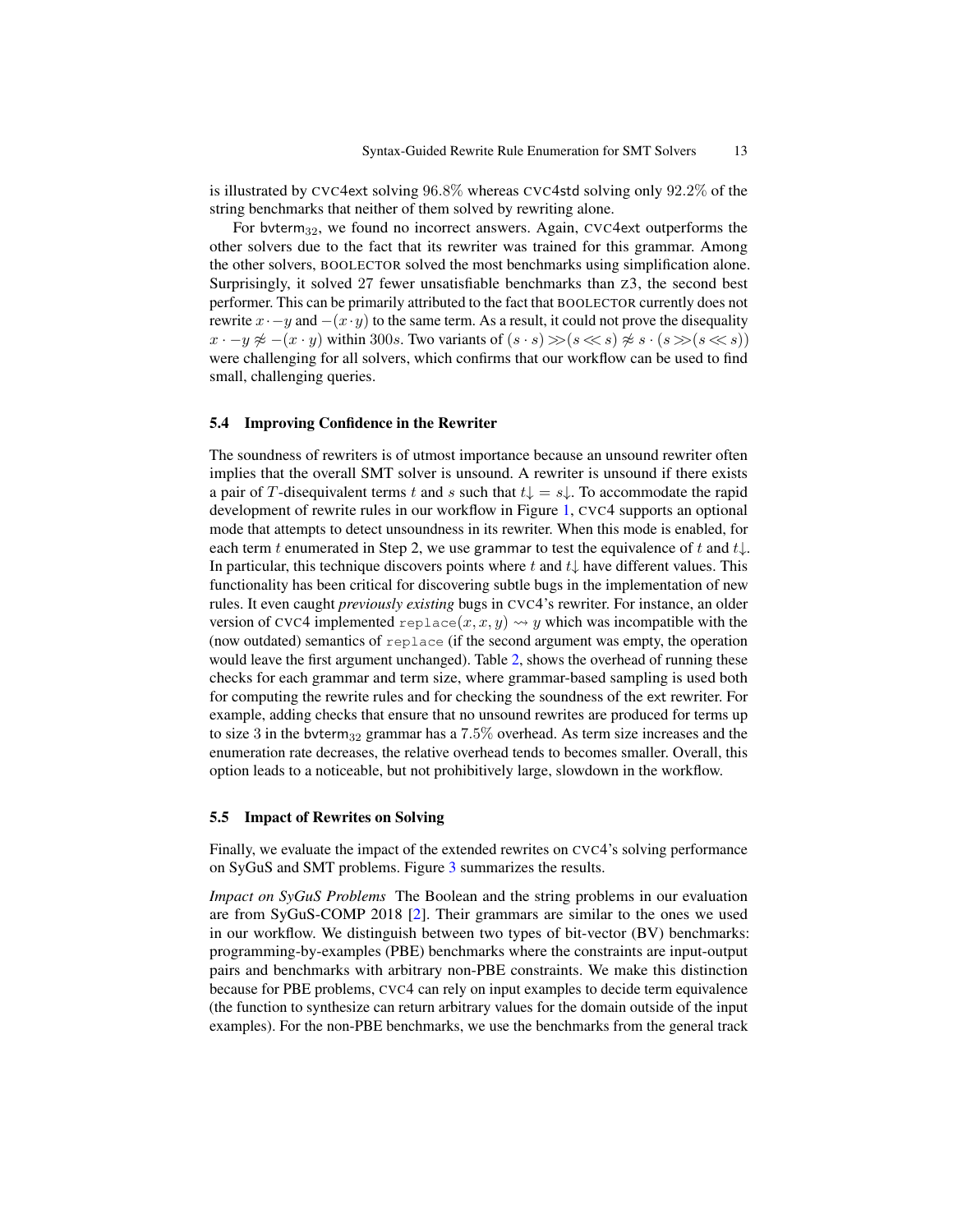<span id="page-13-0"></span>

| <b>Benchmark Set</b>                                                                                                                |              | #                                            | std                                        | ext                                        | $S\%$                                                                                                        | QF SLIA                                                            |
|-------------------------------------------------------------------------------------------------------------------------------------|--------------|----------------------------------------------|--------------------------------------------|--------------------------------------------|--------------------------------------------------------------------------------------------------------------|--------------------------------------------------------------------|
| <b>Strings</b><br>BV (non-PBE)<br>$\triangleright$ IC<br>$\triangleright$ CegisT<br>$\triangleright$ General<br>BV (PBE)<br>Boolean |              | 108<br>361<br>160<br>79<br>122<br>803<br>214 | 73<br>236<br>131<br>41<br>64<br>774<br>153 | 88<br>238<br>130<br>41<br>67<br>773<br>159 | $1.81\times$<br>$1.02\times$<br>$0.76\times$<br>$1.09\times$<br>$1.73\times$<br>$1.11\times$<br>$1.83\times$ | 10 <sup>2</sup><br>$10^{1}$<br>ext                                 |
| Logic                                                                                                                               | Result       |                                              | std                                        | ext                                        | $S\%$                                                                                                        | 10 <sup>0</sup>                                                    |
| OF_SLIA<br>(25421)                                                                                                                  | unsat<br>sat |                                              | 3803<br>20887                              | 3823<br>20950                              | $0.46\times$<br>$1.87\times$                                                                                 | <b>DAY</b><br>$10^{-1}$                                            |
| <b>BV</b><br>(5751)                                                                                                                 | unsat<br>sat |                                              | 4969<br>536                                | 4974<br>542                                | $1.12\times$<br>$1.41\times$                                                                                 | 10 <sup>0</sup><br>10 <sup>2</sup><br>$10^{-1}$<br>$10^{1}$<br>std |

Fig. 3: Impact of ext on SyGuS (top left) and SMT (bottom left and right) solving. They ran with a 3600s and 300s timeouts respectively. Best results are in bold. The scatter plot is logarithmic. "S%" is the speedup of ext over std on commonly solved problems.

of SyGuS-COMP, from work on synthesizing invertibility conditions (IC) for bit-vector operators [\[24\]](#page-16-6), and invariant synthesis [\[4\]](#page-15-9). The PBE bit-vector benchmarks [\[19,](#page-16-7) [5\]](#page-15-10) are from the 2013 ICFP programming competition. Their grammars vary significantly.

The top table in Figure [3](#page-13-0) lists the number of solved instances within a 3600s timeout for ext and std and the speedup of ext over std on commonly solved benchmarks. With ext, CVC4 solves more benchmarks on all benchmark sets except IC and the PBE bitvector problems. We experienced a significant speedup on the commonly solved instances from the Boolean benchmarks, the SyGuS-COMP general track bit-vector benchmarks, and the string benchmarks. The IC grammars are focused on bit-vector comparisons, which our grammar bvterm lacks. Thus, the new rewrites do not significantly reduce the redundancy for that set. On the PBE bit-vector problems, ext is slightly faster overall and solves a problem that std does not solve but times out on two hard problems that std solves, which is likely due to the rewrites affecting CVC4's search heuristic.

*Impact on SMT Problems* We evaluated the impact of ext on quantifier-free string benchmarks ( $QF$  SLIA) from the symbolic execution of Python programs [\[28\]](#page-17-4) and found that ext has a significant positive impact. While ext is faster than std on commonly solved satisfiable benchmarks, it is slower on unsatisfiable ones due to three outliers. The scatter plot in Figure [3](#page-13-0) shows that for benchmarks that take more than one second, there is a trend towards shorter solving times with ext.

For benchmarks in the quantified bit-vector logic (BV) of SMT-LIB [\[10\]](#page-15-11), the extended rewriter improves the overall performance by solving 11 additional instances as shown in the bottom table in Figure [3.](#page-13-0)

For quantifier-free bit-vector (QF\_BV) problems, naively using all new bit-vector rules from ext resulted in fewer solved instances. This is due to the fact that ext performs aggressive rewriting to eliminate as much redundancy as possible, which is helpful in enumerative SyGuS. For  $QF$  BV solving, however, it is important to consider the effects of a rewrite at the word-level *and* the bit-level. Rewrites at the word-level can destroy common structures between different terms at the bit-level, which may increase the size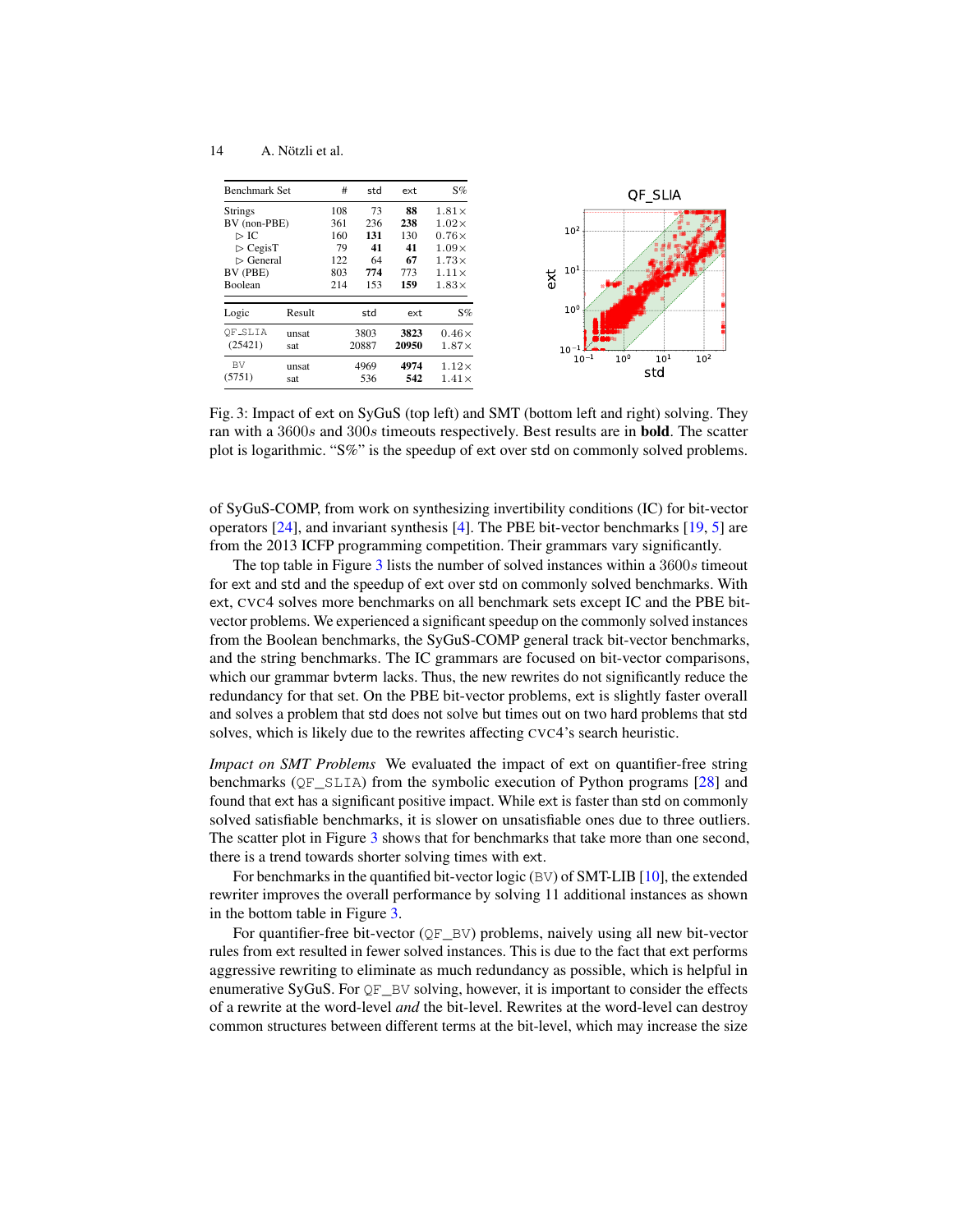of the formula at the bit-level while decreasing it at the word level. Rewrites that eliminate redundancy at the cost of introducing expensive operators (e.g., multipliers) may also harm performance. We evaluated each bit-vector rewrite in ext w.r.t. solving  $QF_B$ V problems. We generalized one family involving bitwise operators over concatenations that e.g. rewrites x & (0 ∘ y) to 0 ∘ (x[m – 1 : 0] & y), where x has bit-width n and y has bit-width m for some  $m < n$ . These resulted in a net gain of 41 solved instances over  $40,102$  QF BV benchmarks with 1,089 timeouts, a 3.8% improvement in the success rate of CVC4 on this set. This suggests that developing a library of rewrite rules and selectively enabling some can be beneficial in this domain.

# <span id="page-14-0"></span>6 Related Work

A number of techniques have been proposed for automatically generating rewrite rules for bit-vectors. SWAPPER [\[31\]](#page-17-5) is an automatic formula simplifier generator based on machine learning and program synthesis techniques. In the context of symbolic execution, Romanoe et al. [\[29\]](#page-17-6) propose an approach that learns rewrite rules to simplify expressions before sending them to an SMT solver. In contrast, our approach targets the SMT solver developer and is not limited to rewrites expressible in a restricted language. A related approach was explored by Hansen [\[18\]](#page-16-8), which generates all the terms that fit a grammar and finds equivalent pairs that can the be used by the developer to implement new rules. In contrast to our work, the candidate rules are not filtered, and the grammar is hard-coded and only considers bit-vector operations. Nadel [\[21\]](#page-16-9) proposed generating bit-vector rewrite rules in SMT solvers *at runtime* for a given problem. Syntax-guided synthesis was used by Niemetz et al. [\[24\]](#page-16-6) to synthesize conditions that characterize when bit-vector constraints have solutions. Rewrite rules in SMT solvers—especially the ones for the theories of bit-vectors and Booleans—bear similarities with local optimizations in compilers [\[8,](#page-15-12) [15\]](#page-16-10). Finally, caching counterexamples as we do in our exact equivalence check is similar to techniques used in symbolic execution engines, e.g. KLEE [\[16\]](#page-16-11), and superoptimizers, e.g. STOKE [\[30\]](#page-17-7).

# <span id="page-14-1"></span>7 Conclusion

We have presented a syntax-guided paradigm for developing rewriters for SMT solvers. In ongoing work, we are exploring an automated analysis of how likely particular rewrites are to help solving constraints, which we found was the most tedious aspect of our current workflow. Furthermore, we plan to adapt existing techniques for automatically constructing grammars from a set of problems to use them as inputs to our approach. In the shorter term, we plan to use the existing framework to identify useful rewrite rules for emerging SMT domains, notably the theory of floating-point arithmetic, for which developing a rewriter is notoriously difficult.

Acknowledgements This material is based upon work partially supported by the National Science Foundation (Award No. 1656926), the Office of Naval Research (Contract No. 68335-17-C-0558), and DARPA (N66001-18-C-4012, FA8650-18-2-7854 and FA8650-18-2-7861).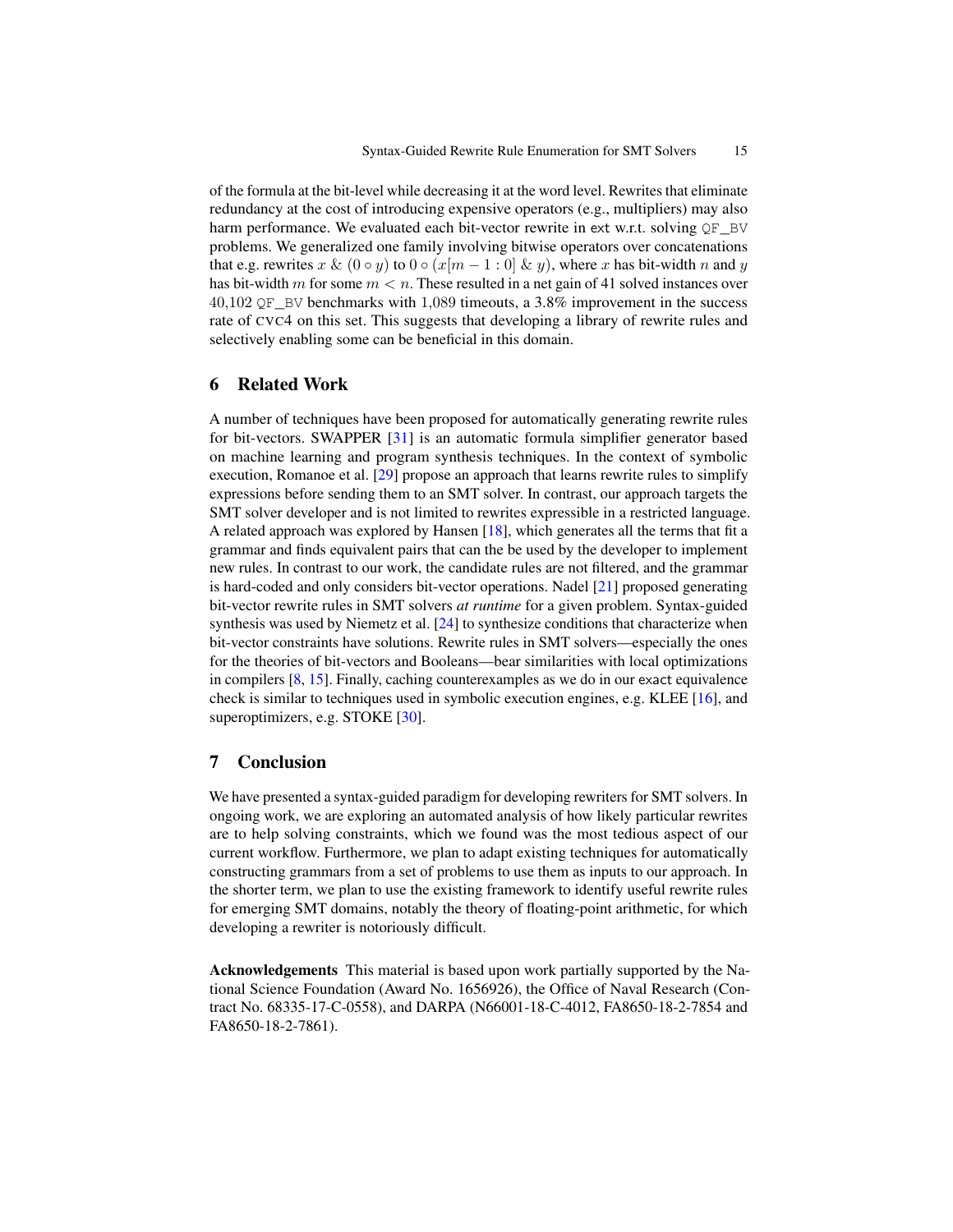# References

- <span id="page-15-7"></span>1. SMT-COMP 2018. <http://smtcomp.sourceforge.net/2018/> (2018)
- <span id="page-15-8"></span>2. SyGuS-COMP 2018. <http://sygus.seas.upenn.edu/SyGuS-COMP2018.html> (2018)
- <span id="page-15-4"></span>3. CVC4 sat2019 branch. <https://github.com/4tXJ7f/CVC4/tree/sat2019> (2019)
- <span id="page-15-9"></span>4. Abate, A., David, C., Kesseli, P., Kroening, D., Polgreen, E.: Counterexample guided inductive synthesis modulo theories. In: Chockler, H., Weissenbacher, G. (eds.) Computer Aided Verification - 30th International Conference, CAV 2018, Held as Part of the Federated Logic Conference, FloC 2018, Oxford, UK, July 14-17, 2018, Proceedings, Part I. Lecture Notes in Computer Science, vol. 10981, pp. 270–288. Springer (2018), [https://doi.org/10.](https://doi.org/10.1007/978-3-319-96145-3_15) [1007/978-3-319-96145-3\\_15](https://doi.org/10.1007/978-3-319-96145-3_15)
- <span id="page-15-10"></span>5. Akiba, T., Imajo, K., Iwami, H., Iwata, Y., Kataoka, T., Takahashi, N., Moskal, M., Swamy, N.: Calibrating research in program synthesis using 72,000 hours of programmer time. MSR, Redmond, WA, USA, Tech. Rep (2013)
- <span id="page-15-0"></span>6. Alur, R., Bod´ık, R., Juniwal, G., Martin, M.M.K., Raghothaman, M., Seshia, S.A., Singh, R., Solar-Lezama, A., Torlak, E., Udupa, A.: Syntax-guided synthesis. In: Formal Methods in Computer-Aided Design, FMCAD 2013, Portland, OR, USA, October 20-23, 2013. pp. 1–8. IEEE (2013), <http://ieeexplore.ieee.org/document/6679385/>
- <span id="page-15-3"></span>7. Alur, R., Radhakrishna, A., Udupa, A.: Scaling enumerative program synthesis via divide and conquer. In: Legay, A., Margaria, T. (eds.) Tools and Algorithms for the Construction and Analysis of Systems - 23rd International Conference, TACAS 2017, Held as Part of the European Joint Conferences on Theory and Practice of Software, ETAPS 2017, Uppsala, Sweden, April 22-29, 2017, Proceedings, Part I. Lecture Notes in Computer Science, vol. 10205, pp. 319–336 (2017), [https://doi.org/10.1007/978-3-662-54577-5\\_](https://doi.org/10.1007/978-3-662-54577-5_18) [18](https://doi.org/10.1007/978-3-662-54577-5_18)
- <span id="page-15-12"></span>8. Bansal, S., Aiken, A.: Automatic generation of peephole superoptimizers. In: Shen, J.P., Martonosi, M. (eds.) Proceedings of the 12th International Conference on Architectural Support for Programming Languages and Operating Systems, ASPLOS 2006, San Jose, CA, USA, October 21-25, 2006. pp. 394–403. ACM (2006), [http://doi.acm.org/10.](http://doi.acm.org/10.1145/1168857.1168906) [1145/1168857.1168906](http://doi.acm.org/10.1145/1168857.1168906)
- <span id="page-15-2"></span>9. Barrett, C., Conway, C.L., Deters, M., Hadarean, L., Jovanovic, D., King, T., Reynolds, A., Tinelli, C.: CVC4. In: Gopalakrishnan, G., Qadeer, S. (eds.) Computer Aided Verification - 23rd International Conference, CAV 2011, Snowbird, UT, USA, July 14-20, 2011. Proceedings. Lecture Notes in Computer Science, vol. 6806, pp. 171–177. Springer (2011), [https:](https://doi.org/10.1007/978-3-642-22110-1_14) [//doi.org/10.1007/978-3-642-22110-1\\_14](https://doi.org/10.1007/978-3-642-22110-1_14)
- <span id="page-15-11"></span>10. Barrett, C., Fontaine, P., Tinelli, C.: The Satisfiability Modulo Theories Library (SMT-LIB). www.SMT-LIB.org (2016)
- <span id="page-15-1"></span>11. Barrett, C., Fontaine, P., Tinelli, C.: The SMT-LIB Standard: Version 2.6. Tech. rep., Department of Computer Science, The University of Iowa (2017), available at www.SMT-LIB.org
- <span id="page-15-6"></span>12. Berzish, M., Ganesh, V., Zheng, Y.: Z3str3: A string solver with theory-aware heuristics. In: 2017 Formal Methods in Computer Aided Design, FMCAD 2017, Vienna, Austria, October 2- 6, 2017. pp. 55–59 (2017), <https://doi.org/10.23919/FMCAD.2017.8102241>
- <span id="page-15-5"></span>13. Blotsky, D., Mora, F., Berzish, M., Zheng, Y., Kabir, I., Ganesh, V.: Stringfuzz: A fuzzer for string solvers. In: Computer Aided Verification - 30th International Conference, CAV 2018, Held as Part of the Federated Logic Conference, FloC 2018, Oxford, UK, July 14-17, 2018, Proceedings, Part II. pp. 45–51 (2018), [https://doi.org/10.1007/](https://doi.org/10.1007/978-3-319-96142-2_6) [978-3-319-96142-2\\_6](https://doi.org/10.1007/978-3-319-96142-2_6)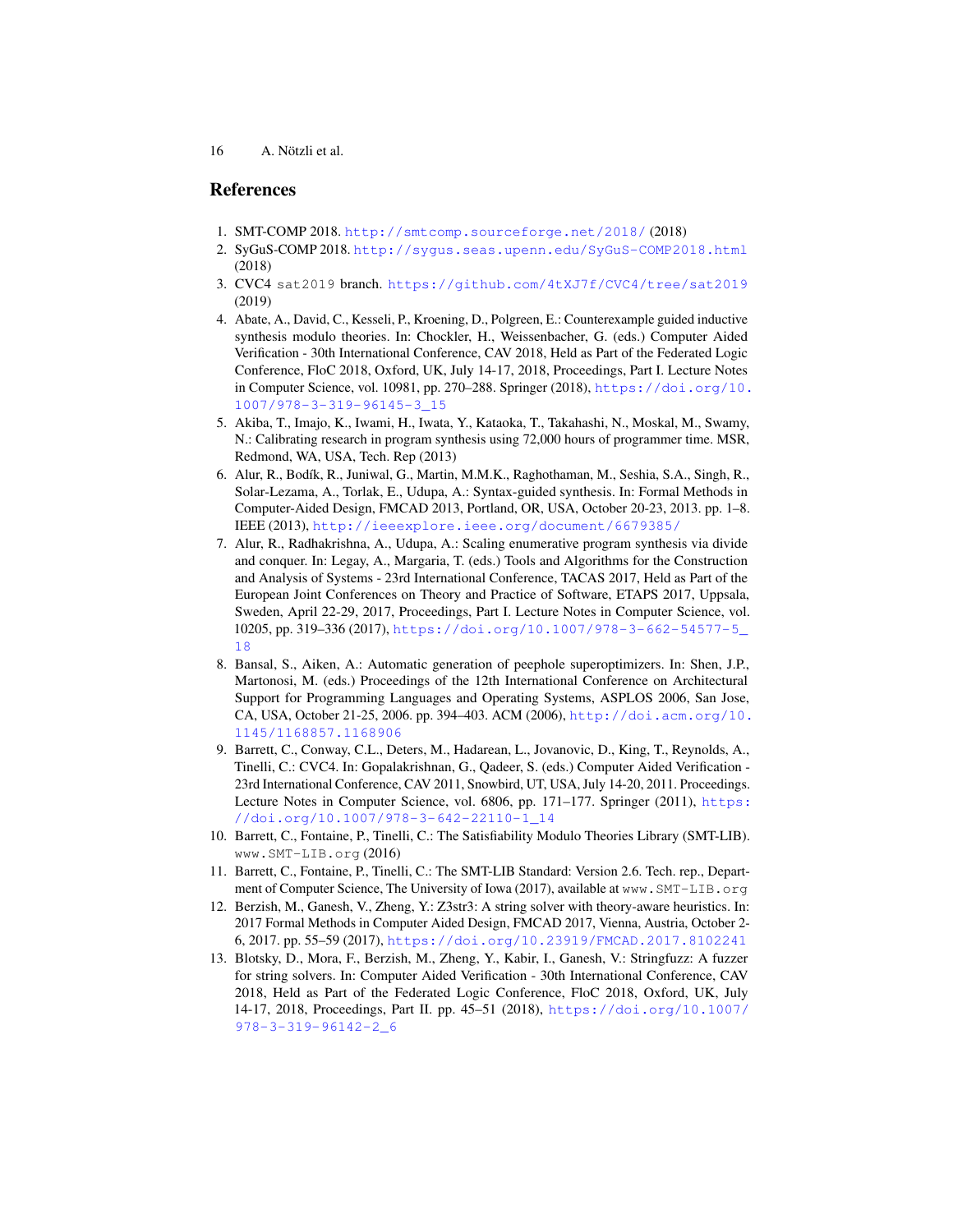- <span id="page-16-2"></span>14. Brummayer, R., Biere, A.: Fuzzing and Delta-Debugging SMT Solvers. In: Proceedings of the 7th International Workshop on Satisfiability Modulo Theories (SMT'09). p. 5. ACM (2009)
- <span id="page-16-10"></span>15. Buchwald, S.: Optgen: A generator for local optimizations. In: Franke, B. (ed.) Compiler Construction - 24th International Conference, CC 2015, Held as Part of the European Joint Conferences on Theory and Practice of Software, ETAPS 2015, London, UK, April 11-18, 2015. Proceedings. Lecture Notes in Computer Science, vol. 9031, pp. 171–189. Springer (2015), [https://doi.org/10.1007/978-3-662-46663-6\\_9](https://doi.org/10.1007/978-3-662-46663-6_9)
- <span id="page-16-11"></span>16. Cadar, C., Dunbar, D., Engler, D.R.: KLEE: unassisted and automatic generation of highcoverage tests for complex systems programs. In: Draves, R., van Renesse, R. (eds.) 8th USENIX Symposium on Operating Systems Design and Implementation, OSDI 2008, December 8-10, 2008, San Diego, California, USA, Proceedings. pp. 209–224. USENIX Association (2008), [http://www.usenix.org/events/osdi08/tech/full\\_papers/](http://www.usenix.org/events/osdi08/tech/full_papers/cadar/cadar.pdf) [cadar/cadar.pdf](http://www.usenix.org/events/osdi08/tech/full_papers/cadar/cadar.pdf)
- <span id="page-16-1"></span>17. Ganesh, V., Minnes, M., Solar-Lezama, A., Rinard, M.C.: Word equations with length constraints: What's decidable? In: Biere, A., Nahir, A., Vos, T.E.J. (eds.) Hardware and Software: Verification and Testing - 8th International Haifa Verification Conference, HVC 2012, Haifa, Israel, November 6-8, 2012. Revised Selected Papers. Lecture Notes in Computer Science, vol. 7857, pp. 209–226. Springer (2012), [https://doi.org/10.1007/](https://doi.org/10.1007/978-3-642-39611-3_21) [978-3-642-39611-3\\_21](https://doi.org/10.1007/978-3-642-39611-3_21)
- <span id="page-16-8"></span>18. Hansen, T.: A constraint solver and its application to machine code test generation. Ph.D. thesis, University of Melbourne, Australia (2012), [http://hdl.handle.net/11343/](http://hdl.handle.net/11343/37952) [37952](http://hdl.handle.net/11343/37952)
- <span id="page-16-7"></span>19. Jr., H.S.W.: Hacker's Delight, Second Edition. Pearson Education (2013), [http://www.](http://www.hackersdelight.org/) [hackersdelight.org/](http://www.hackersdelight.org/)
- <span id="page-16-4"></span>20. de Moura, L.M., Bjørner, N.: Z3: an efficient SMT solver. In: Tools and Algorithms for the Construction and Analysis of Systems, 14th International Conference, TACAS 2008, Held as Part of the Joint European Conferences on Theory and Practice of Software, ETAPS 2008, Budapest, Hungary, March 29-April 6, 2008. Proceedings. pp. 337–340 (2008), [https:](https://doi.org/10.1007/978-3-540-78800-3_24) [//doi.org/10.1007/978-3-540-78800-3\\_24](https://doi.org/10.1007/978-3-540-78800-3_24)
- <span id="page-16-9"></span>21. Nadel, A.: Bit-vector rewriting with automatic rule generation. In: Computer Aided Verification - 26th International Conference, CAV 2014, Held as Part of the Vienna Summer of Logic, VSL 2014, Vienna, Austria, July 18-22, 2014. Proceedings. pp. 663–679 (2014), [https://doi.org/10.1007/978-3-319-08867-9\\_44](https://doi.org/10.1007/978-3-319-08867-9_44)
- <span id="page-16-5"></span>22. Niemetz, A., Preiner, M., Biere, A.: Boolector 2.0 system description. Journal on Satisfiability, Boolean Modeling and Computation 9, 53–58 (2014 (published 2015))
- <span id="page-16-3"></span>23. Niemetz, A., Preiner, M., Biere, A.: Model-Based API Testing for SMT Solvers. In: Brain, M., Hadarean, L. (eds.) Proceedings of the 15th International Workshop on Satisfiability Modulo Theories, SMT 2017), affiliated with the 29th International Conference on Computer Aided Verification, CAV 2017, Heidelberg, Germany, July 24-28, 2017. p. 10 pages (2017)
- <span id="page-16-6"></span>24. Niemetz, A., Preiner, M., Reynolds, A., Barrett, C., Tinelli, C.: Solving quantified bit-vectors using invertibility conditions. In: Chockler, H., Weissenbacher, G. (eds.) Computer Aided Verification - 30th International Conference, CAV 2018, Held as Part of the Federated Logic Conference, FloC 2018, Oxford, UK, July 14-17, 2018, Proceedings, Part II. Lecture Notes in Computer Science, vol. 10982, pp. 236–255. Springer (2018), [https://doi.org/10.](https://doi.org/10.1007/978-3-319-96142-2_16) [1007/978-3-319-96142-2\\_16](https://doi.org/10.1007/978-3-319-96142-2_16)
- <span id="page-16-0"></span>25. Reynolds, A., Barbosa, H., , Notzil, A., Barrett, C., Tinelli, C.: CVC4Sy: Smart and fast term ¨ enumeration for syntax-guided synthesis. In: Dilig, I., Tasiran, S. (eds.) Computer Aided Verification (CAV) - 31st International Conference. (Accepted for publication). Lecture Notes in Computer Science, Springer (2019)